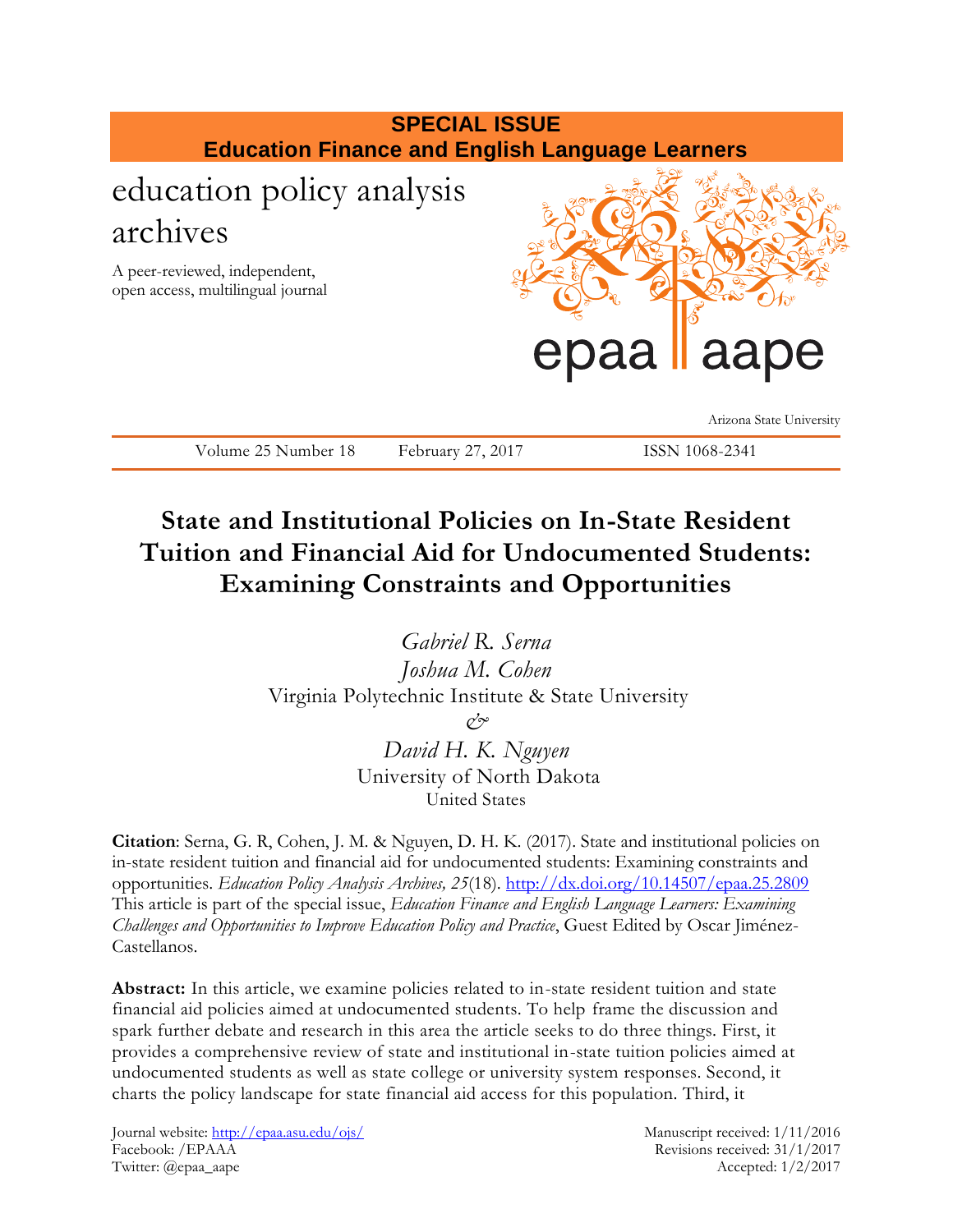examines the numerous implications that such policies engender and highlights the role of the federal government and the proposed Dream Act in mitigating some of these concerns. It closes by underscoring the important financial role played by the critical interaction of state, institutional, and federal policies in making college going a reality for these students while proposing avenues for future study around the issue. **Keywords**: undocumented immigrants; tuition; state financial aid; educational policy; state policy; educational equity

**Políticas estatales e institucionales sobre la matrícula de residentes y recursos financiera para estudiantes indocumentados: Examen de restricciones y oportunidades Resumen:** En este artículo, examinamos las políticas relacionadas con la matrícula residente en el estado y las políticas de ayuda financiera estatal dirigidas a estudiantes indocumentados. Para ayudar a enmarcar la discusión y estimular el debate y la investigación en esta área, el artículo busca hacer tres cosas. En primer lugar, proporciona una revisión exhaustiva de las políticas estatales e institucionales de matrícula en el estado dirigidas a estudiantes indocumentados, así como a las respuestas estatales del sistema universitario o universitario. En segundo lugar, muestra el panorama político para el acceso de la ayuda financiera estatal a esta población. En tercer lugar, examina las numerosas implicaciones que tales políticas engendran y destaca el papel del gobierno federal y la Dream Act propuesta para mitigar algunas de estas preocupaciones. Se cierra subrayando el papel financiero importante desempeñado por la interacción crítica de las políticas estatales, institucionales y federales para hacer de la universidad una realidad para estos estudiantes, al tiempo que propone caminos para el estudio futuro sobre el tema. **Palabras-clave:** inmigrantes indocumentados; matrícula; recursos financieros estatal; política educativa; política estatal; equidad educative

**Políticas estaduais e institucionais sobre a matrícula residente no estado e recursos financeira para estudantes indocumentos: Examinando restrições e oportunidades Resumo:** Neste artigo, examinamos as políticas relacionadas com a educação residente no estado e políticas de auxílio financeiro estadual destinadas a estudantes sem documentos. Para ajudar a enquadrar a discussão e estimular mais debates e pesquisas nesta área, o artigo procura fazer três coisas. Primeiro, ele fornece uma revisão abrangente das políticas estatais e institucionais de matrícula no estado destinadas aos estudantes sem documentos, bem como as respostas do sistema estadual ou universitário estadual. Em segundo lugar, ele traça o cenário político para o acesso da ajuda financeira do estado para esta população. Em terceiro lugar, examina as inúmeras implicações que essas políticas engendram e destaca o papel do governo federal e do Dream Act proposto na mitigação de algumas dessas preocupações. Conclui ressaltando o importante papel financeiro desempenhado pela interação crítica das políticas estaduais, institucionais e federais para tornar a faculdade uma realidade para esses estudantes, ao mesmo tempo em que propõe caminhos para o estudo futuro sobre a questão.

**Palavras-chave:** imigrantes indocumentados; aula; recursos financeiros do estado; política educacional; política de estado; eqüidade educacional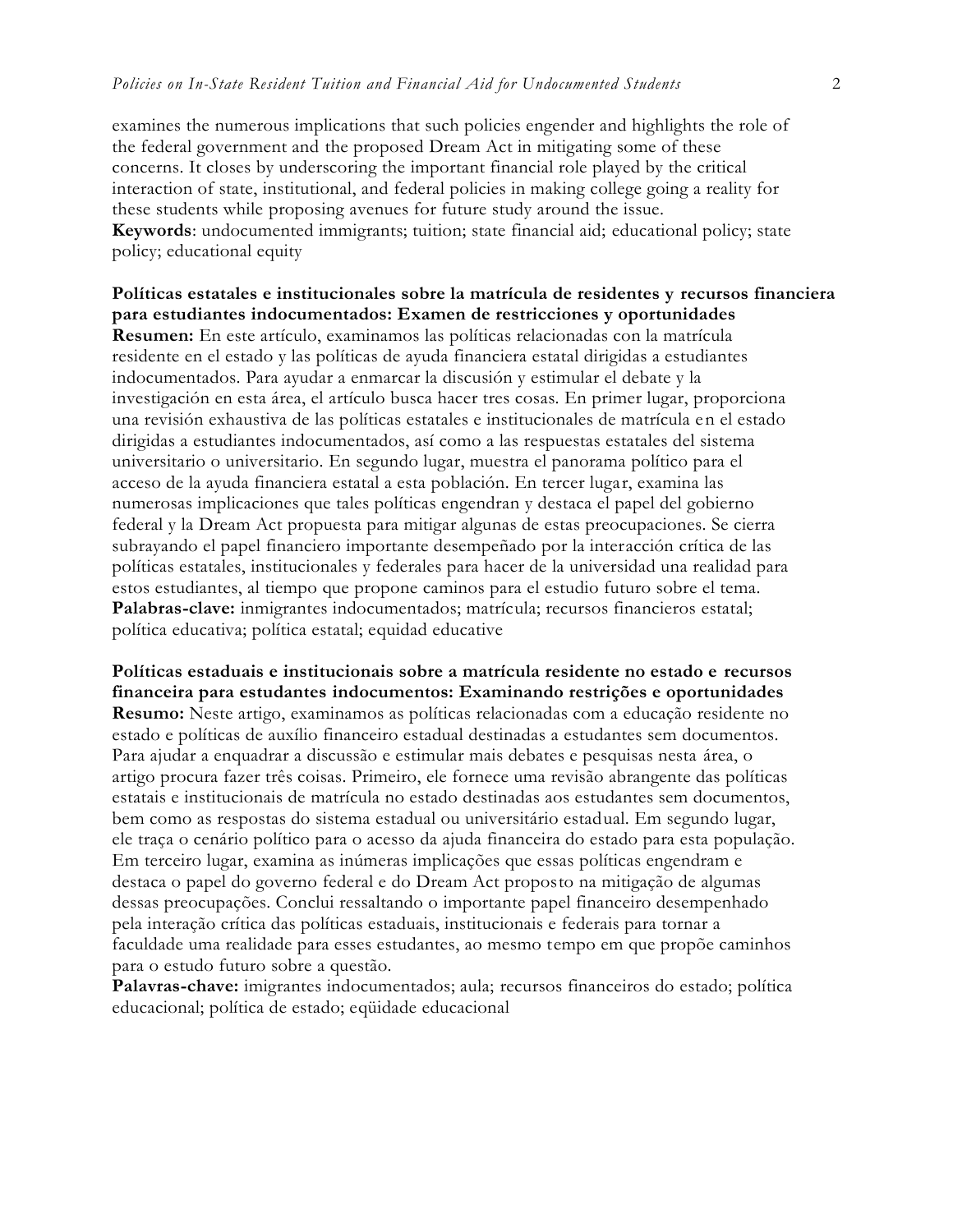## **Introduction**

Based the U.S. Supreme Court decision in *Plyler v. Doe* (1982)*,* undocumented students are granted unfettered access to a P-12 education notwithstanding their immigration status. However, as they matriculate and progress through their education, similar access is not available in higher education. While federal-level policies have been proposed that would remove this obstacle, the current political debate has made the passage and implementation of these policies impossible. Instead, undocumented students must rely upon piece-meal policies adopted state-by-state or institution-by-institution to determine whether they can access higher education, pay affordable tuition rates, or obtain state level financial aid (Cohen, 2014; Nguyen & Serna, 2014). This approach to financing access for undocumented students further exacerbates the difficulties that exist for undocumented students who are contributors to their communities and the tax system, as a whole (Olivas, 2009a). Undocumented students have fewer resources, less institutional knowledge, and fewer support networks (Baum & Flores, 2011). The complexity of this policy arena, compounded with the existing difficulties as an undocumented student, indicates that post-high school opportunities for undocumented students are clearly limited or often geographically bound (Baum & Flores, 2011; Chin & Jun, 2010; Nair-Reichert & Cebula, 2015). Moreover, the incoming Trump Administration has made clear its intentions to further marginalize this group with promises of a "Border Wall", repealing DACA protections, and the signing of executive orders restricting access to refugees and other immigrants from seven Muslim-majority countries (Ainsely & Cowan, 2017; Chiacu, 2017).

In this article, we examine the many state and institutional policies related to in-state resident tuition and state financial aid aimed at undocumented students. We also examine the implications of these policies on students' access to higher education. First, to help frame the discussion on this topic, we will present a background on undocumented students and a review of the limited literature on the topic of price-sensitivity and undocumented students' price response behaviors. This will provide a basis for understanding how the discourse around undocumented student access and financial concerns has developed. Second, we provide a comprehensive view of state and institutional policies related to undocumented students and in-state resident tuition, as well as statewide or system-level responses (Morse & Birnbach, 2014; National Conference of State Legislatures [NCSL], 2014a, b; National Immigration Law Center [NILC], 2014a, b; Nguyen & Serna, 2014; Teranishi, Suarez-Orozco, Suarez-Orozco & Associates, 2015). Third, we take the same approach by charting the policy landscape for state financial aid access (Cohen, 2014; College Board, 2014; Gonzales, 2009; NCSL, 2014b; Perez, 2010). Finally, we explain the social, economic, and educational implications that these policies engender by highlighting the role of the federal government and the proposed Dream Act in mitigating some of these concerns in addition to the limitations that exist for students under the Deferred Action for Childhood Arrivals (DACA) policy that is now under fire in the Trump Administration (Ainsely & Cowan, 2017; Flores, 2010; Nguyen & Serna, 2014;NILC, 2014a; Olivas, 2004, 2009; Teranishi et al., 2015). This article also underscores the important financial role played by the critical interaction of state, institutional, and federal policies in making college access a reality for these students.

## **Background on Undocumented Students**

In a recent study published by the Institute for Immigration, Globalization, & Education at the University of California, Los Angeles (Teranishi et al., 2015), the challenges facing many undocumented students were clearly outlined. The report stated that for these students both their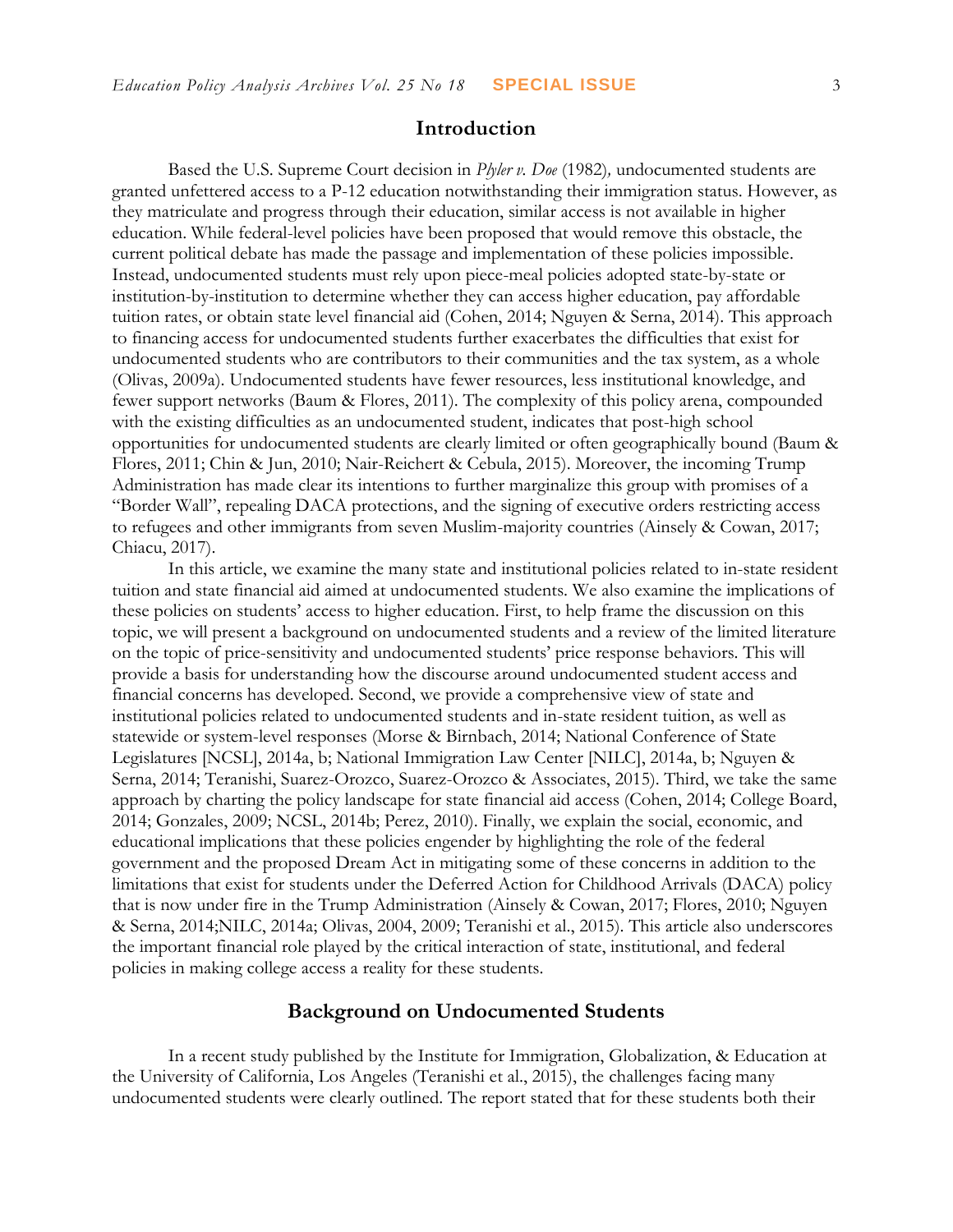undocumented and socioeconomic statuses posed a challenge to access higher education. Limitations to state and federal financial aid and the ability to access in-state tuition fees coupled with the socioeconomic and undocumented concerns cited above leaves these students with few options (Chin & Juhn, 2010). While a handful of states have sought to extend in-state tuition and financial aid to undocumented students, others have done just the opposite and instead have restricted access to in-state tuition and state financial aid by passing legislation that discriminates against undocumented students. More concerning is the fact that many undocumented students have grown up in these communities and graduated from high school in these states (Morse & Birnbach, 2014; NCSL, 2014a, b; Nguyen & Serna, 2014). Given that nearly 65,000 undocumented students graduate from the country's high schools each year (Abrego & Gonzales, 2010; Berner, 2015; Dougherty, Nienhusser, & Vega, 2010), the plight of this population should certainly be of concern to the American society. While the majority of undocumented students are from Latin American countries, it is important to underscore that a large number also come from other parts of the world, such as Korea, the Philippines, China, and India (Abrego & Gonzales, 2010; Buenavista & Tran, 2010; Passel, 2005). Regardless of their origins, it is imperative that society finds a mechanism for including these children into the formal economy (Vargas, 2011). That is to say, making these individuals part of the formal economy is imperative since they form a significant part of their communities and help support financial well-being in their local economies.

Since federal policy has been at a stand-still, state action around tuition and fees and access to financial aid is decidedly piece-meal (Nguyen & Serna, 2014). Although there is current momentum behind extending or further enhancing policies related to in-state tuition and fees, financial aid, and scholarships across the states (Olivas, 2009), even states that have historically supported in-state tuition and increased access to higher education for undocumented students are now reconsidering this action. For example, Berner (2015) and the National Center for Immigration Law (NILC, 2014b) note that states like Texas and New York, which extended in-state tuition and fees to undocumented students since the early 2000s, are now facing increased opposition to these policies, and there is a possibility that these pieces of legislation will be repealed given the current national political context and the incoming administration of President Trump. Indeed, a major concern is that the normalization of discriminatory actions and policy embedded in the current administration's political rhetoric and stances may set the backdrop for such actions to occur. According to the NILC (2014b), in the 2014 legislative session, 19 states have bills in the legislature considering the enhancement of these policies, which will be discussed in detail later in the article. It is in this context that undocumented students must navigate state-specific policies and determine how they will not only access higher education, but also pay for it. As a result, their socioeconomic concerns together with their undocumented status forces these students to face significant barriers to access and financial aid. Because of the economic barriers undocumented students face to access higher education, the next section will briefly review the literature on college student price response to highlight the importance of making higher education affordable for a large continuant of tomorrow's youth.

#### **Literature on College Student Price Response**

Numerous studies have shown that price is a primary barrier to higher education access for students from families with low incomes (Archibald & Feldman, 2011; Hearn & Holdsworth, 2004; Heller, 1997, 1999; 2011a, b; Leslie & Brinkman, 1987; Paulsen, 2001; Serna, 2016). The price of a college education is the amount that a student pays, which is different from the cost of higher education that relates to the production or provision of the "service" (Heller, 1997; Leslie & Brinkman, 1987). As the price of higher education rises, it is those at the lower end of the economic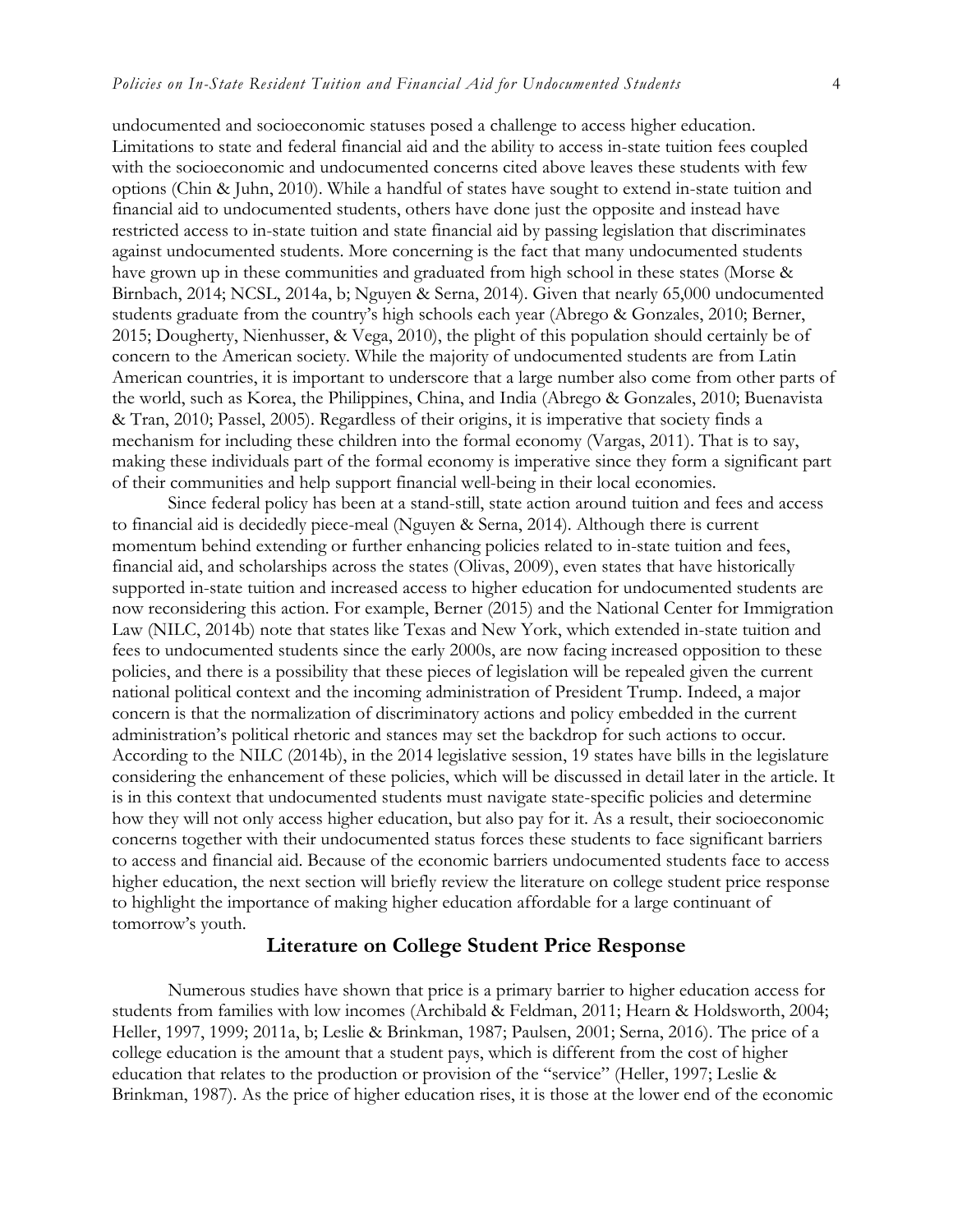ladder that tend to be most responsive to these changes (Bowen, Chingos, & McPherson, 2009; Paulsen, 2001; Serna & Birnbaum, 2015). Demand theory states that as the price of higher education increases, enrollment numbers should decrease (Leslie & Brinkman, 1987). Demand Theory, however, should not be understood to provide a perfect heuristic for all student populations or the effects of all state policy action. Nonetheless, it does serve as a useful and well-developed guide around the typical price-response behaviors of students to exogenous changes in the economic, political, and social environment. For example, Serna (2013) showed that states have a direct impact on their undergraduate enrollments through subsidies aimed at lowering the effective price faced by students. By financially supporting their public institutions and providing state financial aid, it is possible that states can lower barriers of access for price-sensitive populations and help them access college more readily. States and institutions that pass legislation and adopt policies that make tuition affordable for undocumented students place them on a more level playing field when compared to their peers. Additionally, those states that provide state financial aid are allowing these students access much needed financial assistance during a period when the price of higher education has become out of reach for many, even at in-state tuition rates.

Examining undocumented immigrants exclusively, the literature shows that students typically come from families with low incomes. These students seldom have the necessary social and financial capital and overall support and guidance that can help them access and succeed in college (Baum & Flores, 2011; Teranishi et al., 2015). Limited access to state and federal financial aid coupled with the socioeconomic concerns, undocumented status, and high tuition prices cited above, leave many undocumented students without fruitful alternatives (Chin & Juhn, 2010; Olivas, 2009a). Additionally, studies have shown that the losses that arise as a result of bans on in-state tuition benefits are not limited to these students or their families. Recent findings suggest that undocumented students not only migrate to states that offer instate tuition benefits, but that they are more likely to enroll and persist in larger numbers (Amuedo-Dorantes & Sparber, 2014; Baum & Flores, 2011; Flores, 2010; Flores & Horn, 2009; Flores & Kaushal, 2008). However, the results presented in these studies should not suggest that in-state tuition, nor for that matter state financial aid, have been a panacea. Indeed, few undocumented students have taken advantage of in-state tuition laws.

Based on the most recent and comprehensive data, there were over one million undocumented students in 2012; however, only a reported 7,000-13,000 undocumented students enrolled in higher education (Gildersleeve, 2010; Gonzales, 2007; Passel, 2003). The reasons for such a disparity are plentiful, but as noted in this review, it is likely the case that reporting mechanisms are not capturing all students, socioeconomic inequality limits choices for undocumented students, and many do not feel they have the ability to freely disclose their status (Amuedo-Dorantes & Sparber, 2014). As mentioned earlier, price-sensitive students are less likely to enroll in college if the benefits of doing so do not outweigh the costs (Paulsen, 2001). Hence, it is not surprising that as a result of high tuition rates and lack of state and federal aid and in-state tuition benefits that many undocumented students find that the return on investment of a higher education may not be worth it.

Moreover, this literature also highlights the fact that undocumented migrants are particularly drawn to areas that have strong economies, and there appears to be an influence both from larger migrant networks and educational opportunities (Nair-Reichert & Cebula, 2015). This line of inquiry suggests that a political and economic environment, supportive of undocumented students and their communities, provide a favorable setting for undocumented students' prospects in terms accessing higher education.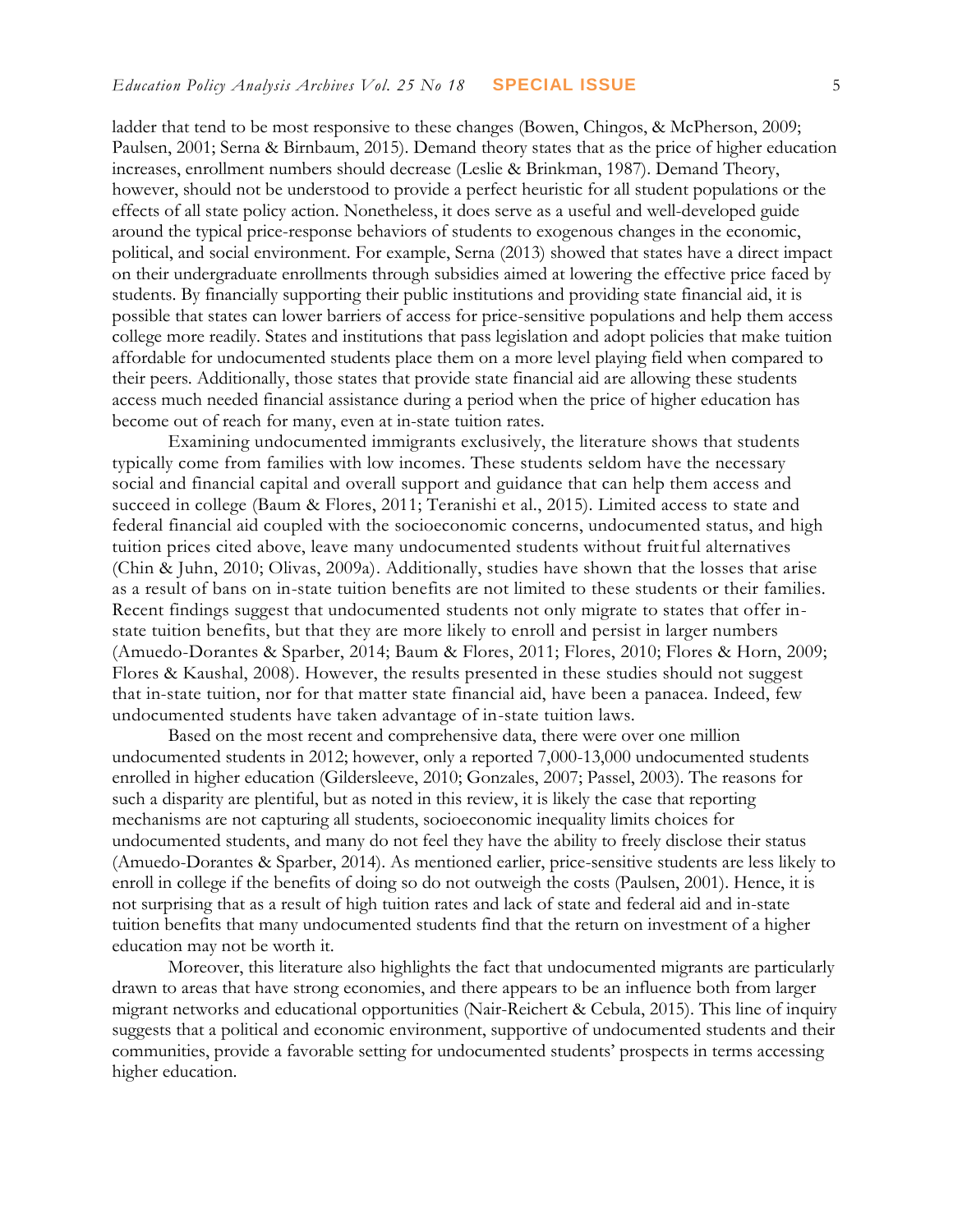## **Policies on In-State Tuition for Undocumented Students**

The policy environment for in-state tuition and fees across the states has been rather variable over the past decade or so (Nguyen & Serna, 2014). Tables 1, 2, 3, and 4 provide a brief history and important notes regarding state policies around in-state tuition benefits and related measures aimed at undocumented students and their ability to access higher education. We consider each set of policies and related measures in turn but want to underscore that the delineation of policies into these categories is somewhat of a contrivance. This is because, as with most policy domains, the strict categorization required by the use of tables suggests that in fact, they can be dichotomized as such. Still, the following tables should provide substantive information for those interested in examining this policy domain in more depth.

Table 1 provides a comprehensive list of current and historic state actions regarding in-state tuition policies for undocumented students across the states up to the date of this publication. As can be seen in Table 1, 17 states have undertaken legislative action to extend in-state tuition benefits to undocumented students while Virginia has instead relied upon interpretation from its state attorney general, the state's top legal advisor, to extend benefits to a subset of undocumented students. Requirements for the extension of in-state tuition benefits vary by individual state; however, many of the qualification criteria are based on some grouping of residency duration, high school attendance, graduation, and intent to apply for lawful immigration status. While the number of states offering in-state tuition benefits continues to rise, the variability in state action is of special note here. For example, in 2008 Colorado initially banned in-state tuition benefits to undocumented students only to revoke the ban in 2013. Wisconsin provides the opposite example. In 2009, the Wisconsin legislature used its legislative budget rules to extend benefits to undocumented students. However, in 2011 it used the same legislative maneuver to rescind tuition benefits to these students in the passage of its 2011-2013 biennial budget (NCSL, 2011a).

| $\mu$ state I millon I shows for Chastelmonical Stratenes as $\sigma$ |              |             |                                    |  |  |
|-----------------------------------------------------------------------|--------------|-------------|------------------------------------|--|--|
| State                                                                 | Year Adopted | Legislation | <b>Notes</b>                       |  |  |
| California                                                            | 2001         | A. 540      |                                    |  |  |
| Colorado                                                              | 2013         | S. 33       | Banned previously in 2008          |  |  |
| Connecticut                                                           | 2011         | H. 6390     |                                    |  |  |
| Florida                                                               | 2014         | H. 851      |                                    |  |  |
| Illinois                                                              | 2004         | H. 60       |                                    |  |  |
| Kansas                                                                | 2004         | H. 2145     |                                    |  |  |
| Maryland                                                              | 2011         | S. 167      | Limited to community colleges only |  |  |
| Minnesota                                                             | 2013         | S. 1236     |                                    |  |  |
| Nebraska                                                              | 2006         | L. 239      |                                    |  |  |
| New Jersey                                                            | 2013         | S. 2479     |                                    |  |  |
| New Mexico                                                            | 2005         | S. 582      |                                    |  |  |
| New York                                                              | 2002         | S. 7784     |                                    |  |  |
| Oregon                                                                | 2013         | H. 2787     |                                    |  |  |
| Texas                                                                 | 2001         | H. 1403     |                                    |  |  |
| Utah                                                                  | 2002         | H. 144      |                                    |  |  |

 Table 1 *In-state Tuition Policies for Undocumented Students as of 2014*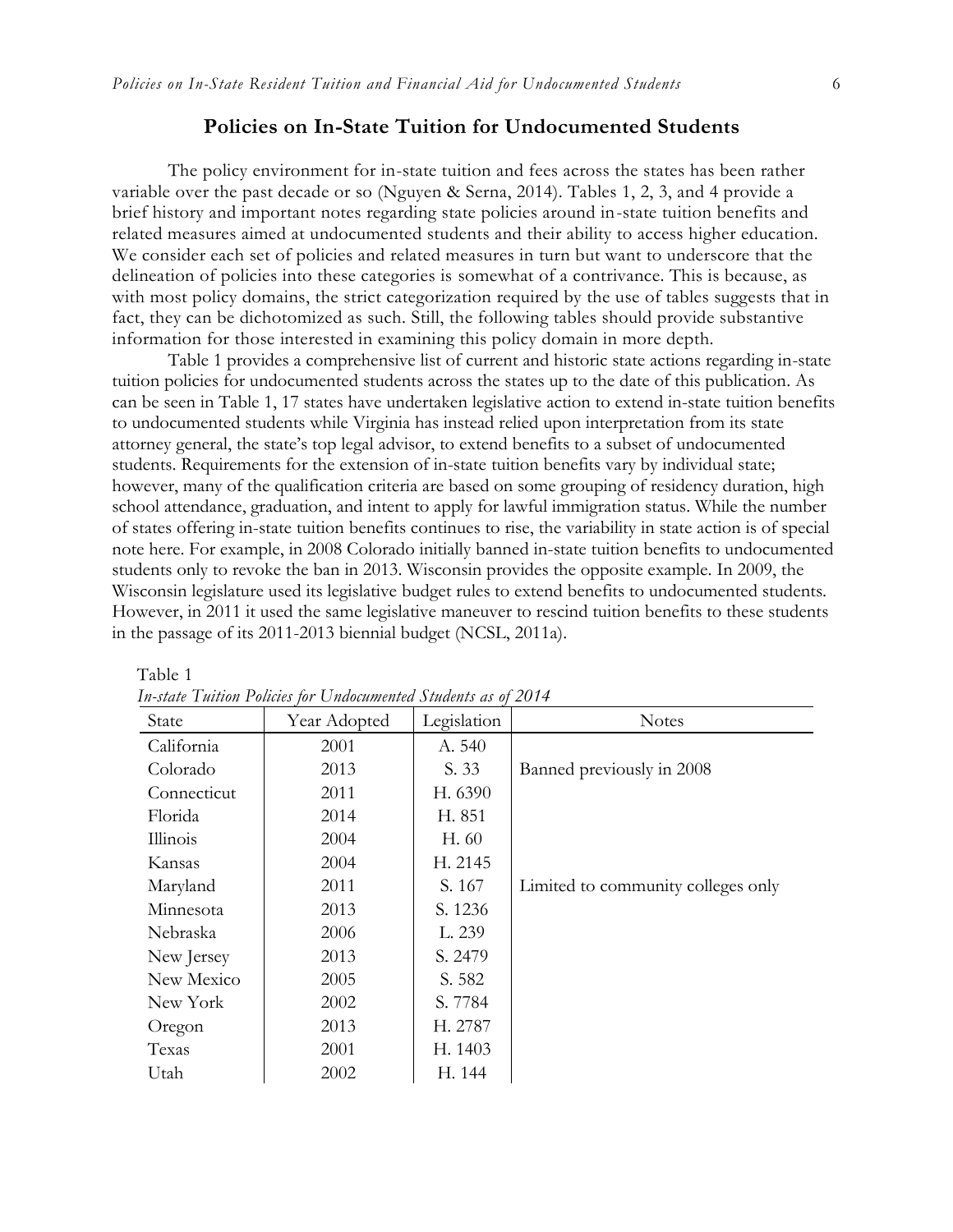| Virginia   | 2014 | N/A     | Only extends to students who are<br>covered by Deferred Action for<br>Childhood Arrivals (DACA) and<br>based on Attorney General's advice |
|------------|------|---------|-------------------------------------------------------------------------------------------------------------------------------------------|
| Washington | 2004 | H. 1079 |                                                                                                                                           |
|            |      | Added   |                                                                                                                                           |
| Wisconsin  | 2009 | using   | Revoked 2011 using budget law                                                                                                             |
|            |      | budget  |                                                                                                                                           |
|            |      | Law     |                                                                                                                                           |

*Note:* Sourced from Morse & Birnbach (2014); NCSL (2014a, b); NILC (2014a); Nguyen & Serna (2014).

As mentioned in the previous section, some states, such as Texas and New York, which have had a long history of offering in-state tuition benefits to undocumented students, are now facing possible repeal of these policies (Berner, 2015; NILC, 2014b). The case of Texas is surprising given that it was the first in the nation to take such action. Nonetheless, under proposed Senate Bill 1819 in 2015, these benefits would have been withdrawn if adopted. In the case of New York, the state faced legislation aimed at both enhancing benefits to undocumented students through a statelevel Dream Act (A. 04311/S. 01251) and an outright ban on undocumented student enrollment at public institutions (A. 02463). The fate of this legislation in both states remains unclear as this article goes to print though in New York, it is clear that the Dream Act was not part of the governor's budget as of April 1, 2015 (Berner, 2015). These anticipated legislative actions also provide insight into the divisive political climate sweeping the country against immigrants, generally.

The states of Florida, Virginia, and Tennessee have been the most recent states to explore extending benefits to undocumented students. While Tennessee recently sought to extend in-state benefits to undocumented students, the legislation failed by just one vote (Boucher, 2015). Tennessee offers in-state tuition benefits to those students who are in the US legally (as U.S. citizens) but whose parents are themselves undocumented with additional requirements. While only a partial remedy, this policy action may imply that the extension of in-state tuition benefits is on the horizon in Tennessee. Florida and Virginia successfully extended tuition benefits to undocumented students; however, these states added limitations and restrictions to the eligibility of these benefits. Virginia's policy is limited only to those who are legally present under President Obama's DACA executive order and is understood to apply in such a manner based upon the advice from the state's attorney general (NCSL, 2014b).

On the other hand, Florida has passed legislation allowing undocumented students to benefit from in-state tuition, so long as they attend a Florida high school for three consecutive years, graduate within that time frame, and have applied to colleges within 24 months of graduation. In addition, since undocumented students are considered non-residents, once the number of nonresident students exceed 10% of the State University System student population, undocumented students may be required to pay the higher non-resident tuition rate (NCSL, 2014b). While limited, both of these examples seemingly provide evidence that the issue of undocumented students' access to higher education is slowly coming to occupy a central place in public policy discussions (Dougherty et al., 2010), especially because, as pointed out by Olivas (2009a), "both advocates and opponents have targeted this issue as an important line in the sand" (p. 413). This notion is supported by evidence from the NILC (2014b) which indicates that, as of late 2014, at least 19 states were considering legislation related to either augmenting existing laws or adding new ones regarding undocumented student access and in-state tuition benefits including, for example, Connecticut (S.B. 398) and Pennsylvania (S.B. 713).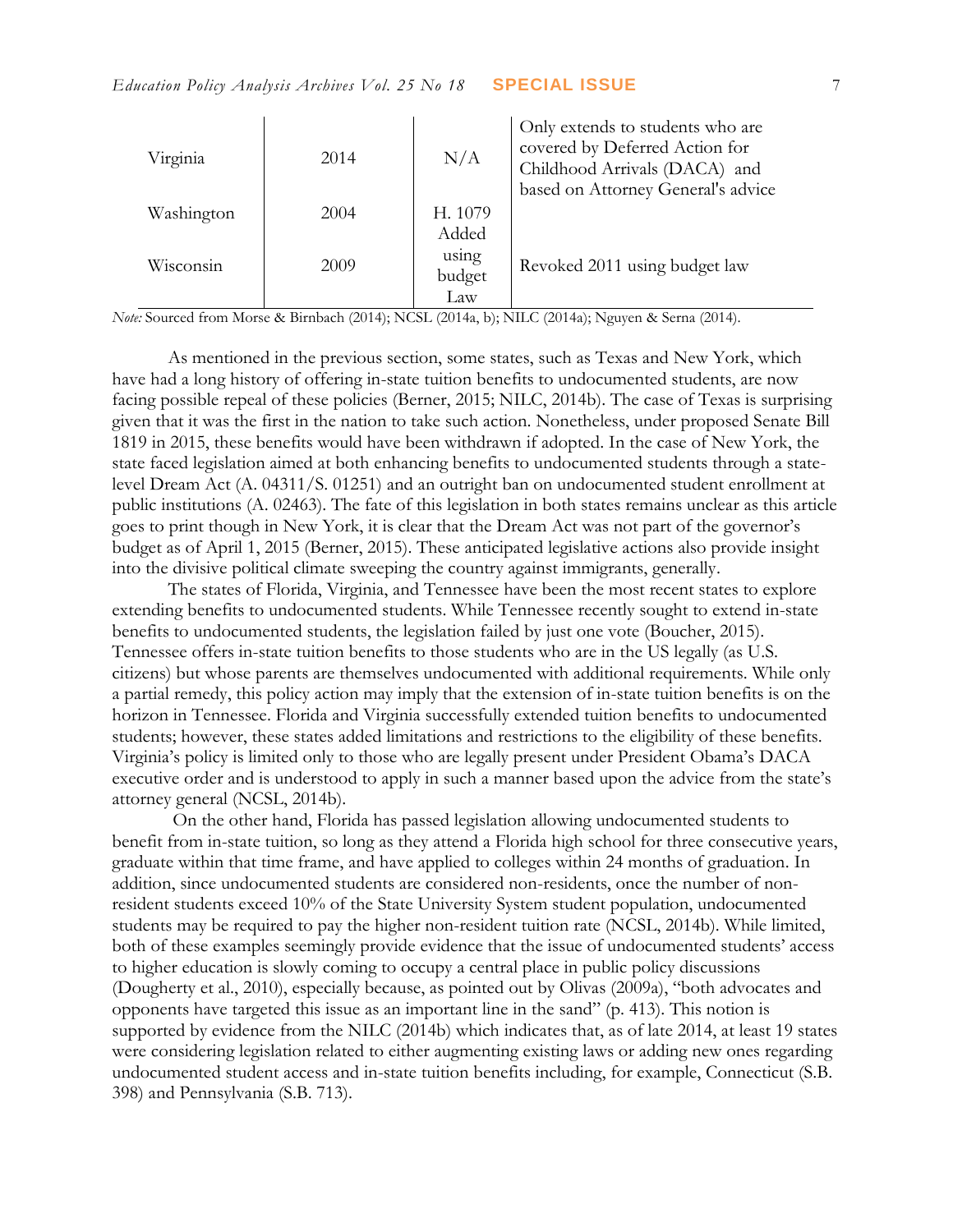While many states have decided to lower the barriers to access for undocumented students by implementing policy equalizing tuition at the in-state resident rate, some have decidedly focused on discriminating against and restricting access for undocumented students to benefit from in-state tuition or disallowing enrollment at public institutions by students with undocumented status. Tables 2 and 3 provide basic historical and legislative information about each type of policy. Currently, three states explicitly disallow in-state tuition benefits for undocumented students, and two disallow enrollment by these students at public institutions.

| <b>State Policies Disallowing In-State Tuition Benefits</b> |                 |                      |  |  |  |
|-------------------------------------------------------------|-----------------|----------------------|--|--|--|
| State                                                       | Year<br>Adopted | Legislation          |  |  |  |
| Arizona                                                     | 2006            | Prop. $300$          |  |  |  |
| Georgia                                                     | 2008            | S. 492               |  |  |  |
| Indiana                                                     | 2011            | H. $1402/$<br>S. 207 |  |  |  |

*Note:* Sourced from Morse & Birnbach (2014); NCSL (2014a, b); Nguyen & Serna, (2014)

|  | aple |  |
|--|------|--|
|  |      |  |

 $\overline{a}$ 

Table 2

*States with Policies Disallowing Enrollment at Public Institutions by Undocumented Students*

| State                         | Year Adopted | Legislation |
|-------------------------------|--------------|-------------|
| Alabama <sup>1</sup>          | 2011         | H. 56       |
| South                         |              |             |
| Carolina                      | 2008         | H.4400      |
| <b>AT ALCOT</b><br>$\sqrt{2}$ |              |             |

*Note:* NCSL (2014a,b)

While Arizona and Georgia have banned in-state tuition for undocumented students out-right in 2006 and 2008, respectively, Indiana initially banned in-state tuition for all undocumented students in 2011, but in 2013, the Indiana General Assembly passed legislation to grandfather those students enrolled in 2011 to receive their previously entitled in-state tuition rates (Nguyen & Martinez Hoy, 2015). In addition, while Indiana's legislation states that "[a]n individual who is not lawfully present in the United States is not eligible to pay the resident tuition rate" (H.B. 1402), it is argued that those students who are "documented" through the federal DACA program are lawfully present, and therefore, those "DACAmented" students are eligible for the resident in-state tuition rate in Indiana (Nguyen & Martinez-Hoy, 2015). While this has not been addressed in the legislative arena, some public institutions in Indiana are interpreting the law to permit undocumented students to benefit from in-state tuition.

In Table 3, these states have not just prohibited the benefits of in-state tuition rates to their undocumented students, but they have taken a further stance to ban undocumented students from enrolling in their public institutions of higher education, even if they could afford the higher non-resident tuition rate. These states include Alabama and South Carolina. As mentioned earlier in this article, these kinds of policies typically serve to drive immigrants away from these states and economies. Other states are considering repealing their current

<sup>1</sup> Alabama's community college system also disallows enrollment of undocumented students.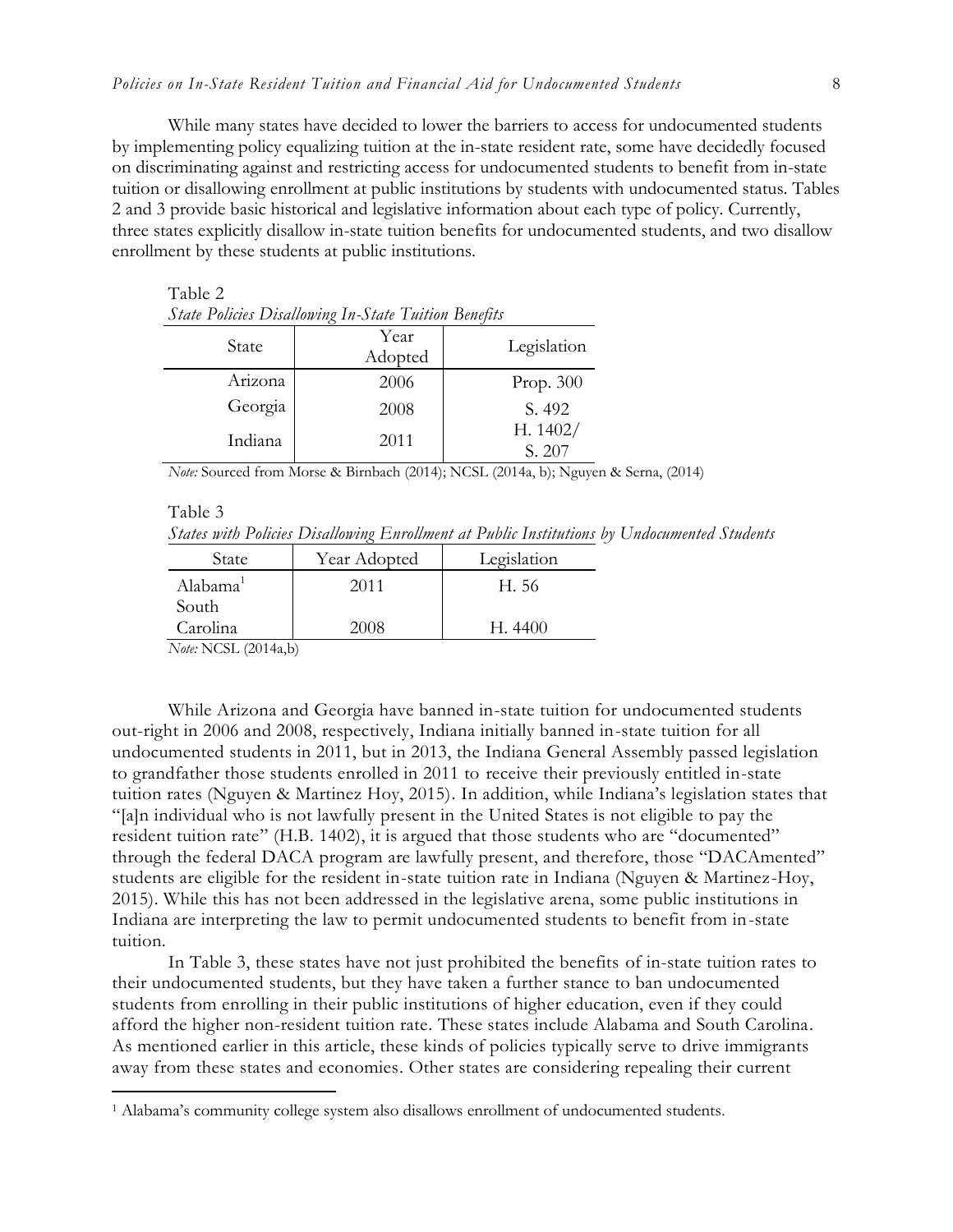benefits for undocumented students and implementing restrictive policies. These are examples of the growing trend against immigrants and immigration. In addition to pending legislation cited earlier in Texas and New York, Kansas (H.B. 2139) and Missouri (H.B. 1637) are considering similar legislation regarding either a repeal of in-state benefits or a ban on enrollment by undocumented students. Again, the variability among the states and the constant changes with regard to extension and limitation of benefits is clear. State legislation is not the only arena where policy is being made or interpreted.

While states have played an instrumental role in granting and restricting access, courts have also had a hand in shaping the policy discourse and landscape around the issue. Although it is beyond the scope of this study, a comprehensive grouping of studies, data, and information on these cases is available from the University of Houston's Institute for Higher Education Law and Governance (http://www.law.uh.edu/ihelg/). Additionally, individual university systems or boards of regents are also determining how to broach the subject. Table 4 provides a brief overview of these institutional policies.

At least six institutional systems or boards of regents have adopted policies pertaining to undocumented student access and in-state tuition benefits. The boards of regents of the university systems of Michigan, Hawaii, and Rhode Island have adopted actions affording instate resident tuition benefits to their resident undocumented students. As a counter-measure against the Georgia's legislature ban on in-state tuition for undocumented students, the system board of regents approved in 2010 the ability of undocumented students to access in-state tuition so long as they can verify that they are lawfully present in the country. In Oklahoma, while the state legislature failed to pass any legislation affording benefits, they delegated their authority to the board of regents of the Oklahoma State System. In turn, the System has authorized in-state tuition for undocumented students. However, in North Carolina, the North Carolina Community College System has allowed access to its colleges, but undocumented students must pay at the non-resident rate. These varying institutional policies are perfect illustrations of how piece-meal policymaking in this area can be challenging for undocumented students to navigate.

Finally, in the beginning of this section we underscored the variability of policies across states and even across institutions within the same state regarding in-state tuition benefits for undocumented students. The goal was to highlight just how variable the policy environment remains as undocumented students continue to rely upon state or institutional policies in order to access public higher education. This is to say nothing about the plethora of cases brought before the courts. Although many states and institutions provide access to resident in-state tuition to undocumented students compared to the handful that are discriminatory and restrictive, it goes without saying that the paying for higher education is a challenge to absorb without financial aid. Many college students attend an institution of higher education with the assistance and assurance of federal and state loans, grants, and scholarships, private loans and scholarships, and family assistance. Unfortunately, undocumented students do not have the same access to financial assistance. With this in mind, the following section examines the policies related to state-level financial aid for undocumented students.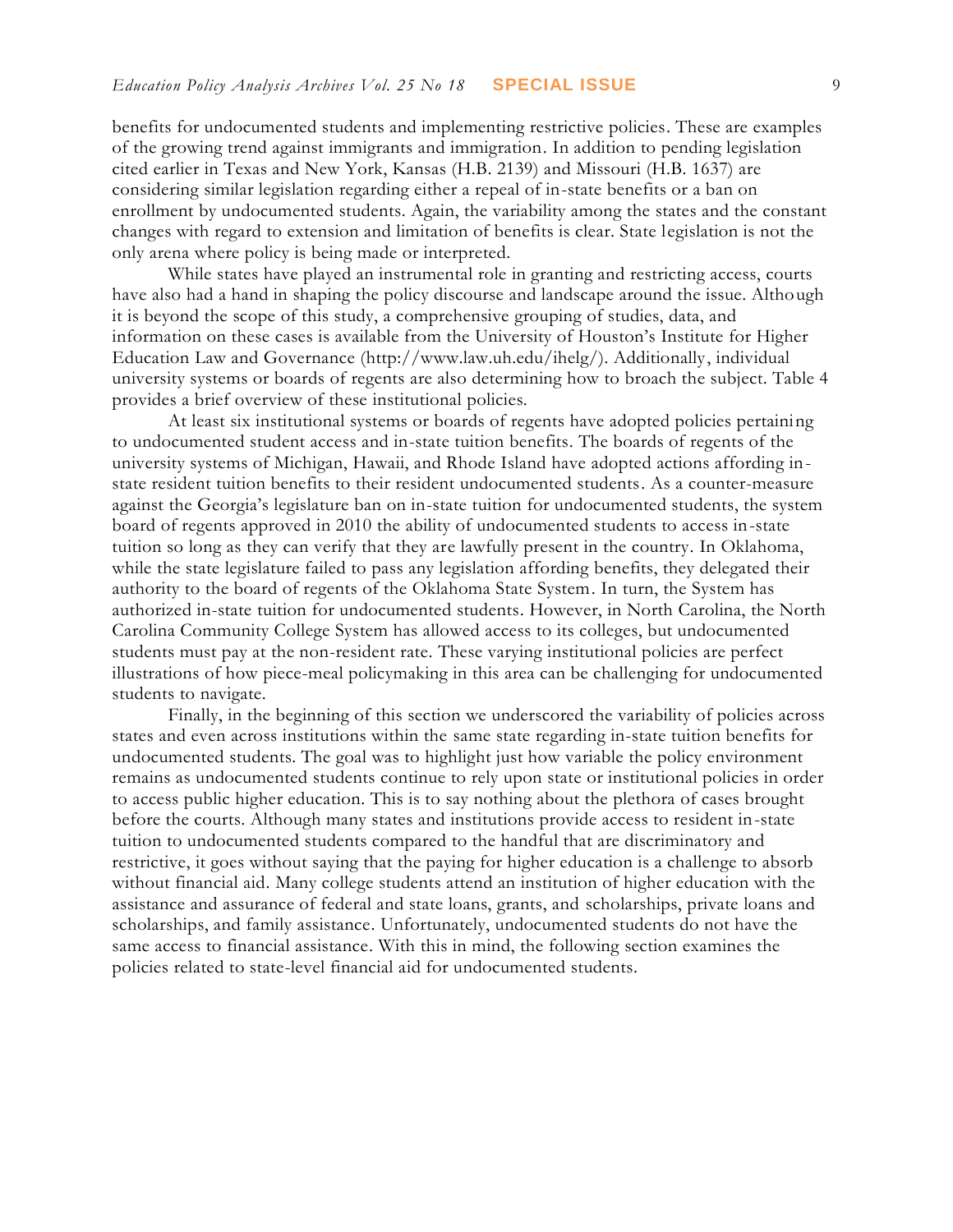| College/University or System                                                                      | Year<br>Adopted | <b>Notes</b>                                                         |
|---------------------------------------------------------------------------------------------------|-----------------|----------------------------------------------------------------------|
| North Carolina Community College                                                                  | 2009            | Allows access to CCs but at out-of-                                  |
| System                                                                                            |                 | state tuition levels                                                 |
|                                                                                                   |                 | Amended to give authority to<br>Board of Regents under H 1804.       |
| Oklahoma State System                                                                             | 2007            | In-state tuition for undocumented                                    |
|                                                                                                   |                 | students currently authorized                                        |
| University of Georgia Systm                                                                       | 2010            | Must verify "lawful presence" to<br>obtain in-state tuition benefits |
| University of Michigan Regents                                                                    | 2013            |                                                                      |
| University of Hawaii System                                                                       | 2013            |                                                                      |
| University of Rhode Island<br>$\sim$ D <sup>+</sup> 1 $\sim$ 1 $\sim$ 2004 4) 2.100 $\sim$ 2004 4 | 2011            |                                                                      |

#### Table 4:

| Statewide System Actions |  |
|--------------------------|--|
|                          |  |

*Note:* Sourced from Morse & Birnbach (2014); NCSL (2014a, b); Nguyen & Serna (2014)

### **Financial Aid for Undocumented Students**

When we begin examining the issue of financial aid for undocumented students, the policy landscape remains increasingly challenging. Federal financial aid, known as Title IV aid, is not available to undocumented students (Federal Student Aid, 2014; Flores, 2010; Olivas, 2009a). This is because of technical and legal issues. When filing the Free Application for Federal Student Aid (FAFSA), students and dependent parents must provide valid Social Security numbers (SSN). This is used by the Department of Education's central processing system to cross-check applications with various federal agencies in order to validate citizenship status, income, and taxes (Federal Student Aid 2014). Since proof of citizenship is a requirement for a SSN (Social Security Administration, 2013), undocumented students are unable to provide this identification number to process a FAFSA. On a related note, individuals who have been granted Deferred Action for Childhood Arrivals (DACA) status are also unable to qualify for Title IV aid. However, many undocumented individuals nonetheless, pay taxes using a Taxpayer Identification Number (TIN) and thus contribute to the nation's economic and tax system while being unable to benefit from federal aid (Olivas, 2009a).

Legally, federal financial aid became impermissible to undocumented students with the passing of the Higher Education Act of 1965 (HEA) and its subsequent reauthorizations. The HEA required that only citizens and eligible non-citizens were eligible for federal financial aid. Currently, eligible non-citizens are U.S. nationals, permanent residents, refugees, asylees, victims of human trafficking, victims of domestic abuse, and other more specialized categories. While undocumented students do not fall into any of these categories, per se, DACA recipients also are not eligible for federal financial aid. Given that there are cost-barriers to higher education, without access to federal financial aid, these cost barriers make the price of college unaffordable (Nguyen & Martinez Hoy, 2015).

This HEA provision has societal implications that further segregates undocumented students from their mainstream society (Nguyen & Martinez Hoy, 2015). First of all, it is a visible illustration that certain non-citizens are prioritized or more important to the country than others. Secondly, it further creates an underclass of people in our society. In addition, without receiving similar benefits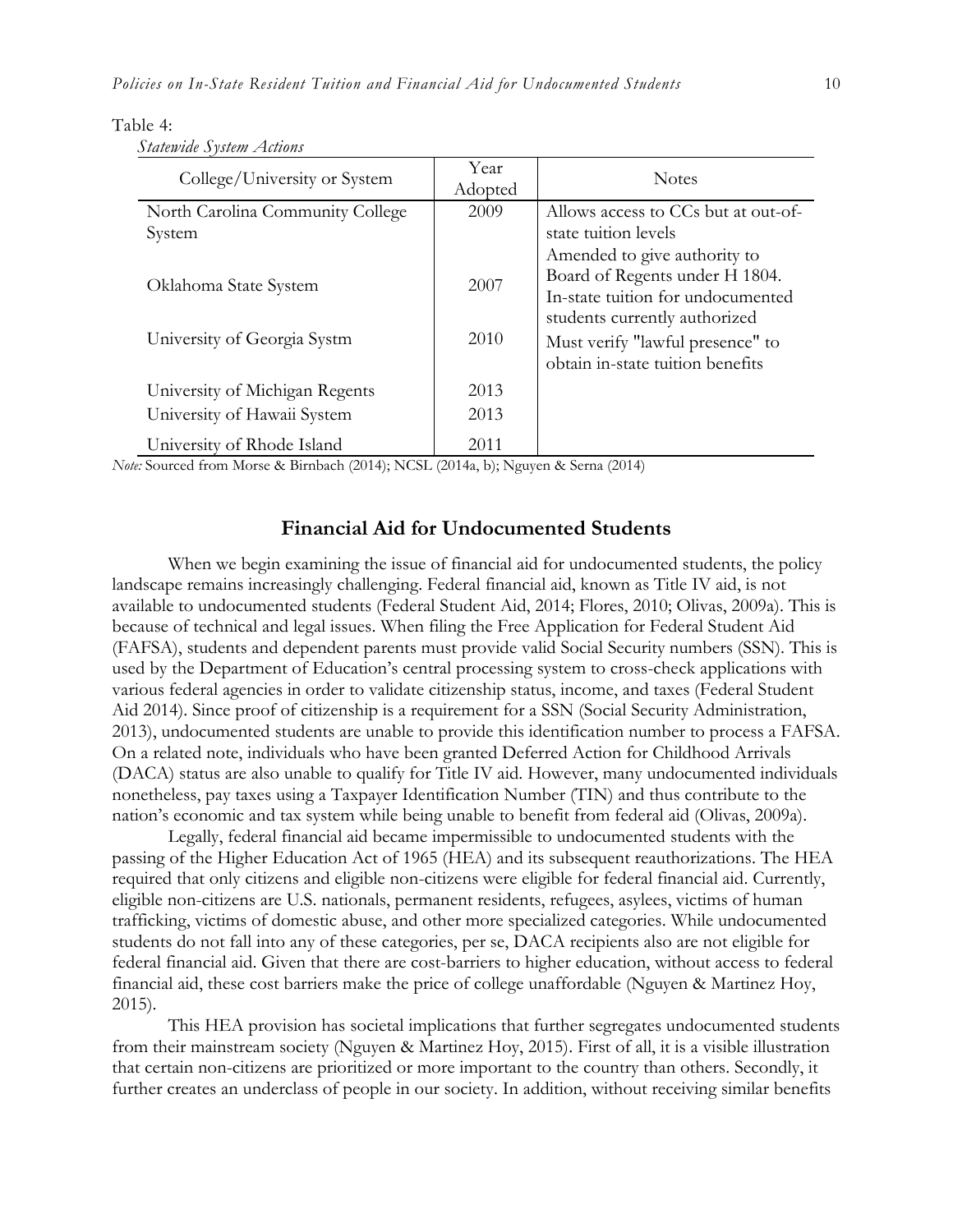to their peers, this impacts students' opportunities, sense of efficacy, and abilities to contribute to their communities, among others.

With more than 11 million undocumented immigrants currently residing in the United States (Baker & Rytina, 2013), the inability to access federal financial aid has serious implications for college enrollment. This is especially true, considering that: 1) in 2012, 73% were from Latin American countries; and 2) a growing body of literature suggests that individuals from these countries may be more price sensitive to college costs (Erisman & Looney, 2007; Hagy & Staniec, 2002; Post, 1990). Thus, current financial aid policy poses serious implications for postsecondary access to a growing segment of the population.

Although undocumented immigrants are not offered Title IV aid, there are currently six states that allow undocumented students to access some form of state financial assistance. Each of these states, along with their policies, are listed in Table 5. While the requirements vary by individual state, similar to the granting of in-state tuition benefits, qualification is based on some combination of residency duration, high school attendance, graduation, and intent to apply for lawful immigration status.

Just as it was the first state to pass an in-state resident tuition policy for undocumented students (Flores 2010), Texas also became the first state to award undocumented students state financial aid. The state's need based aid program, called the TEXAS (Toward Excellence, Access, & Success) grant, is restricted to state residents (Texas Education Code § 56.304). However, due to two pieces of legislation (HB 1403 and SB 1528), undocumented students can claim residency for tuition purposes if they graduate from a Texas high school with a high school diploma or general educational development (GED) certificate, reside in the state for three years leading up to graduation, and sign an affidavit declaring intent to apply for legal residency status (Texas Education Code § 54.052). Thus, in somewhat of an indirect manner, undocumented students can access the TEXAS grant through their qualification for in-state tuition resident tuition.

| State      | Year Implemented | Legislation     |
|------------|------------------|-----------------|
| Texas      | 2001             | H.B. 1403       |
|            | 2005             | S.B. 1528       |
| New Mexico | 2005             | S.B. 582        |
| California | 2011             | A.B. 130        |
|            | 2011             | A.B. 131        |
| Colorado   | 2013             | S.B. 13-033     |
| Minnesota  | 2013             | S.F. 723/HF 875 |
| Washington | 2014             | S.B. 6523       |

| ----------                                                                     |  |  |
|--------------------------------------------------------------------------------|--|--|
| States with Legislation Providing State Financial Aid to Undocumented Students |  |  |

*Note:* Cohen (2014)

Table 5

Unlike Texas, New Mexico's Senate Bill 582 explicitly grants "state funded financial aid" to undocumented students (New Mexico Administrative Code 5.7.18.10 Section K "Nondiscrimination Principle"). The state has by far the most lenient requirements for undocumented students. They must attend a New Mexico secondary educational institution for at least one year and graduate from a New Mexico high school or receive a state GED certificate. There have been unsuccessful attempts at repealing these benefits (H.B. 173).

California, Colorado, Minnesota, and Washington have all passed legislation explicitly granting undocumented students access to state financial aid, based on similar requirements: 1)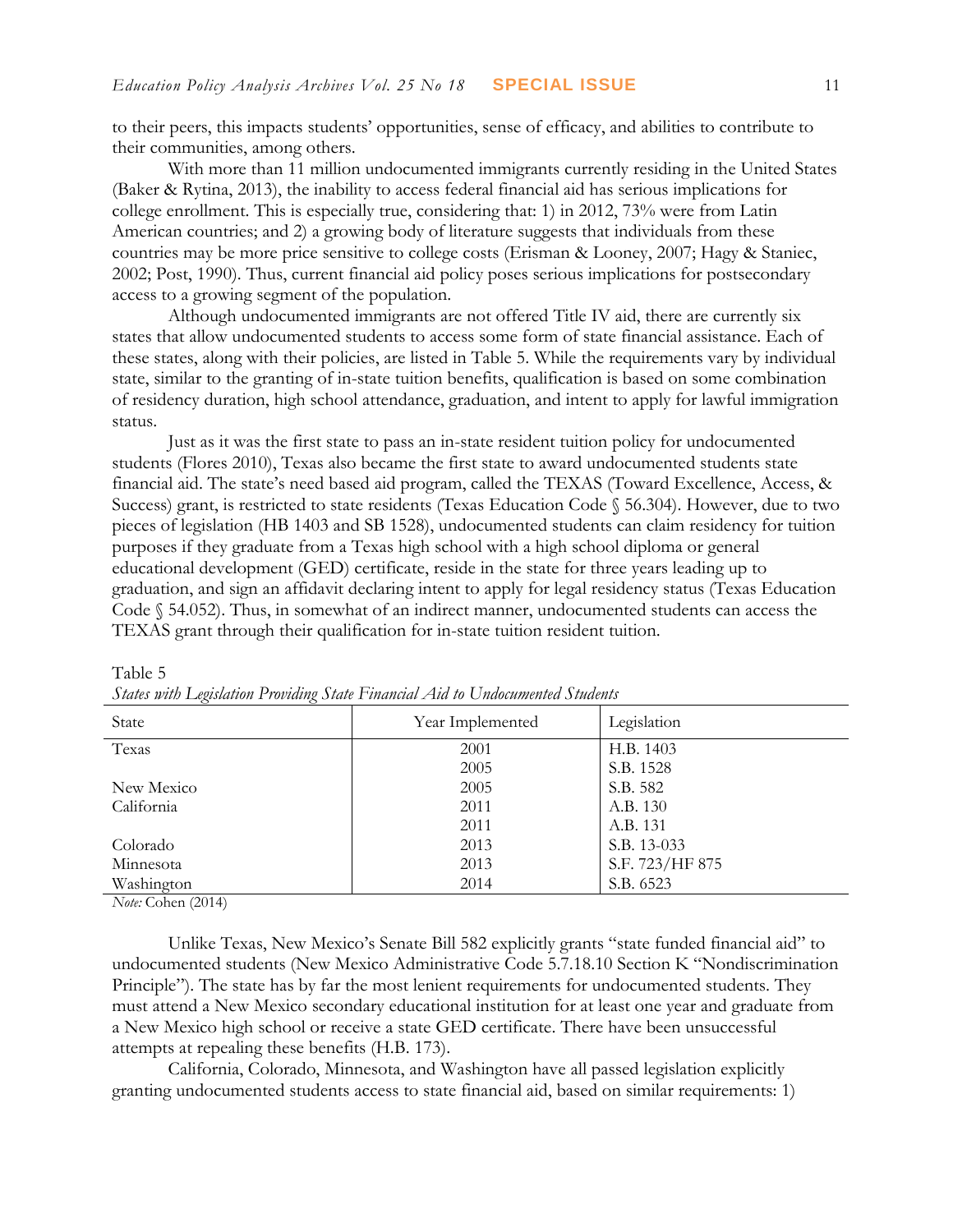applicants must attend a state high school for at least three years; 2) applicants must graduate from a state high school with a high school diploma or a GED certificate; and 3) applicants must sign an affidavit stating their intent to apply for lawful immigration status. Although California originally required that such aid only come from non-state funds (California Education Code § 66021.7), this was soon changed to include all types of state financial assistance (California Education Code § 66021.6, § 69508.5, § 76300.5). Similar to California's original legislation, Minnesota's Dream/Prosperity Act restricts undocumented student financial aid to private sources (Minnesota Statute § 134A.043). The only type of state financial aid that undocumented students in Colorado can access is the Colorado Opportunity Fund (COF), a type of stipend that provides tuition vouchers, in lieu of direct legislative appropriations, to resident students (Colorado Revised Statutes §§ 23-18-201-202). Senate Bill 13-033, referred to as the Colorado ASSET legislation, extends instate resident tuition and COF benefits to undocumented students. Finally, Washington's Real Hope Act does not place restrictions on the type of state financial aid available to undocumented students (See SB 6523). But, as a need based program it does require students to demonstrate financial need. In addition, the Washington State Need Grant is only available to DACAmented students who are legally present in the US through the DACA program.

And while a handful of states allow undocumented students to access their financial aid programs, at least one state has affirmatively restricted undocumented students from these benefits. Through the same legislation restricting in-state tuition benefits to undocumented students, Arizona also barred these students from accessing financial aid (NCSL, 2014a). Finally, the majority of state financial aid policies outlined above are evidence of progress in the area of access to postsecondary education for undocumented students. In fact, in 2012, 36% of the undocumented immigrant population (4,650,000 people) in the United States resided in California and Texas, the two states with the highest population of undocumented students (Baker & Rytina, 2013, 5). While this suggests that a sizable proportion of the undocumented student population are currently living in states where they can access financial assistance for higher education, it also indicates that many may be situated in places without such access.

## **Implications and Future Areas for Research**

State and institutional policies that impact access to higher education for undocumented students have many implications for individuals, states, and society on the whole. States with policies that restrict access to higher education for undocumented students are potentially losing a large number of skilled and educated workers (Abrego & Gonzales 2010; Nair-Reichert & Cebula, 2015). Vargas (2011) stressed the need to incorporate undocumented students into the formal economy. Many undocumented students already participate in the economy and contribute to the tax-base (Olivas, 2009a). However, they are unable to access the benefits that are afforded to taxpayers, including federal aid, in-state tuition benefits, and state financial aid. By providing a comprehensive overview of both state and institutional policies, our hope is that this article and its accompanying analysis can provide the groundwork for further study around why states and institutions adopt the policies for undocumented students. Because many of the students impacted by these policies have made the United States their home (Abrego & Gonzales, 2010), the piecemeal policies and legislation in place are only partial remedies. Below we highlight several critical implications that these policies have on undocumented students.

Economic losses resulting from bans on in-state tuition benefits or access to state aid programs do not only impact undocumented populations. Job-market outcomes and the socialgood of the state are impacted when a large proportion of the population is limited by their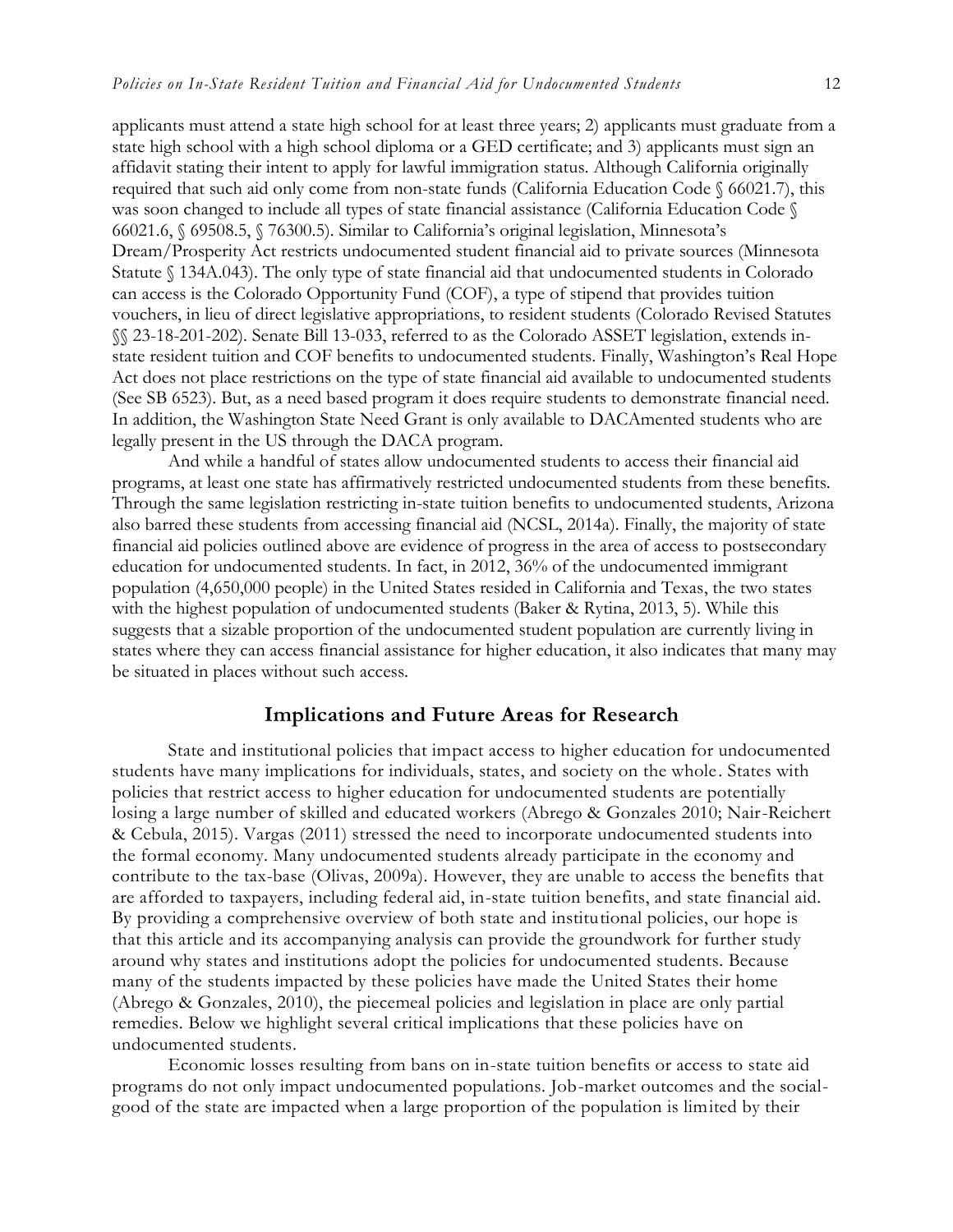undocumented status (Abrego & Gonzales 2010). The difficulty is that these students are often severely limited by both their undocumented and socioeconomic statuses. Olivas (2009a) notes that students with an undocumented status are often in limbo economically and legally because of the multitude of laws and the interpretations and enforcement of regulation. For communities that want undocumented students to thrive, there must be access to good and affordable education (*Plyler v. Doe,* 1982). Based on the *Plyler* decision, public school districts should not require any information that may identify a student's or family's immigration status. It is important to note that some states that have anti-immigrant policies require their public schools to track and report students' and families' immigration statuses. These policies and practices inhibit children's education by creating fear. Moreover, community that embrace diversity with welcoming environments are more likely able to attract talent and cultural wealth. In order to match the educational attainment and success in grade levels K-12, access to higher education for undocumented students must be unfettered and equal to their peers.. Unfortunately, until the federal government passes comprehensive immigration reform that includes providing access to federal aid, states and institutions will remain the primary players in this policy domain.

Higher education is often considered the best way to promote social mobility; as a result, greater access to higher education for undocumented students will advance the American society, workforce, and economy – as a whole. However, recent studies show that postsecondary opportunities for undocumented students remain rather limited (Baum & Flores, 2011; Chin & Jun, 2010; Nair-Reichert & Cebula, 2015), and as a result, undocumented students not only migrate to states that offer in-state tuition benefits, but they are more likely to enroll and persist in larger numbers (Amuedo-Dorantes & Sparber, 2014; Baum & Flores, 2011; Flores, 2010; Flores & Horn, 2009; Flores & Kaushal, 2008). In addition to these findings, when considered with the multitude of state policies, this compounding of challenges highlights the importance of the role of the federal government. A federal level Dream Act is arguably the best tool for mitigating these concerns by providing permanent relief instead of the temporary and limited benefits that exist for students under the DACA policy. A federal level Dream Act would provide a pathway to citizenship for undocumented students brought to the US as children and ostensibly include a provision for the treatment of these students by states and their postsecondary institutions; though requirements around financial aid and instate tuition benefits could be left largely to state legislatures (NILC, 2014a). In other words, a federal level policy would not disallow states to continue their own policy making (Dougherty, Nienhusser, & Vega, 2010). While in-state tuition benefits and access to state financial aid programs can help lower price barriers, they are likely more symbolic. Because federal aid provides the largest portion of funding to support students' college education, the important financial role played by the critical interaction of state, institutional, and federal policies in making college going a reality for these students is further accentuated (de la Rosa & Tierney, 2006). Otherwise, it is possible to make the case that these policies, while useful in their own ways, are largely symbolic.

The policy landscape has created additional challenges for K-12 teachers and counselors as well as higher education faculty and professionals. Since teachers and higher education professionals are often the first point of contact and advocates for these students, they are often able to build a relationship of trust throughout the years. They are most capable to respond to these students' needs and help them navigate the maze of policies. In addition to guiding undocumented students through the typical college admissions tests, admission applications, college choice, and financial aid, those that work with undocumented students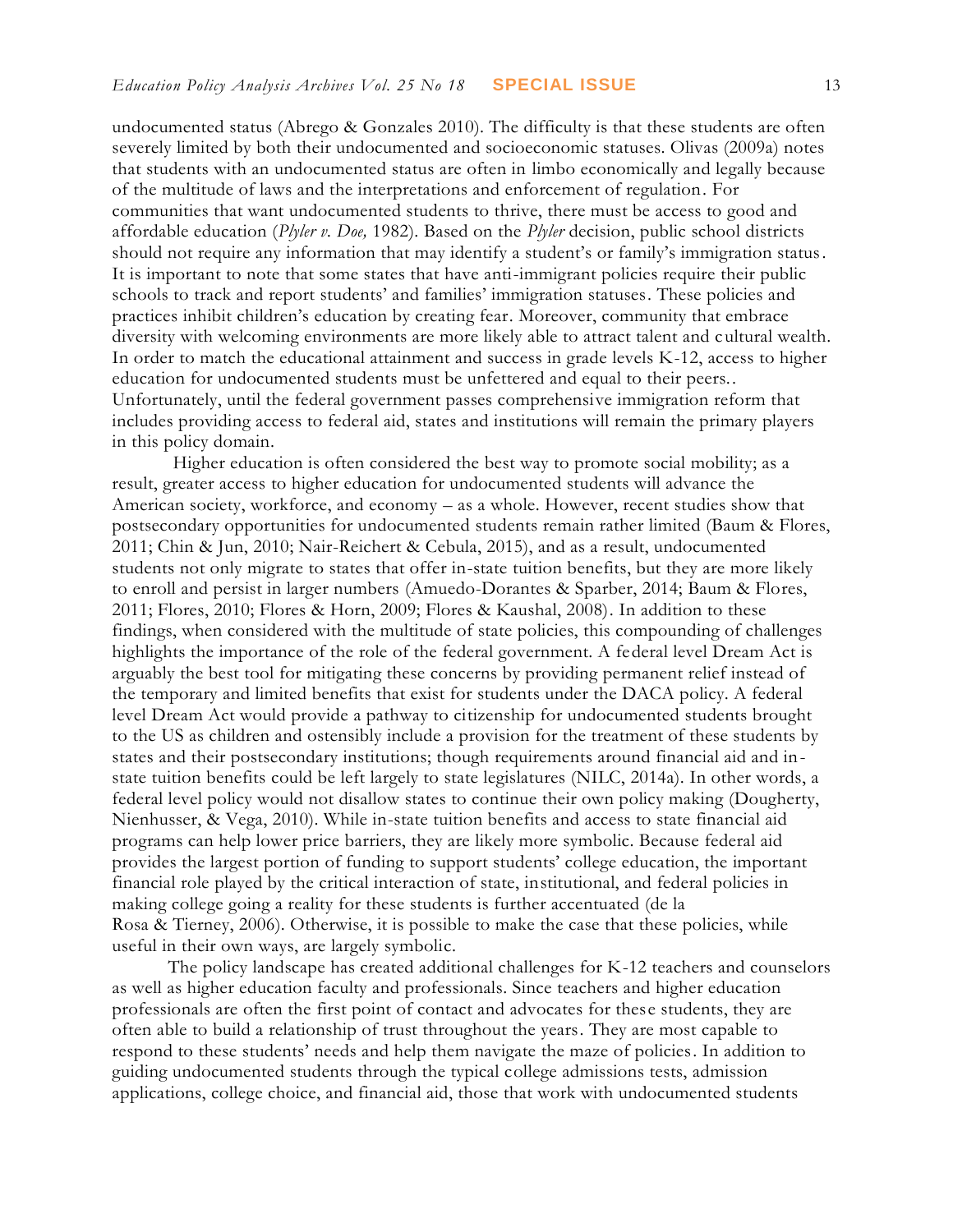must understand the myriad of state and institutional policies to help undocumented students understand whether they are able to enroll and afford their higher education. Due the confusing nature of state policies pertaining to undocumented students and tuition at postsecondary institutions, many high school counselors are failing to deliver some of the most current information on higher education access (Pérez, 2014). A national policy on undocumented student tuition would certainly be an improvement in delivering proper information.

Faculty, staff, and student affairs professionals on college campuses must stay abreast of the ever-changing policy landscape to best navigate and support their students whether in-state tuition and financial aid benefits are available. Both Perez (2010) and Serna (2017) provide concrete strategies for doing so. The struggle is even more pronounced if these resources are unavailable to the student. Support services for undocumented students will become necessary since few of these students have the necessary social capital and overall familial or community support to help them succeed in college (Baum & Flores, 2011). As a result, some colleges and universities have allocated specific funding to operate to maintain offices and staff professionals dedicated specifically to guide undocumented students through the college process.

Since federal financial aid is unavailable and many states have yet to afford state-level financial aid, private scholarships and funding is necessary to provide much needed financial aid for undocumented students (see Perez, 2010, mydocumentedlife.org, and Unitedwedream.org, for a list of notable examples). While there are several scholarship funds that are targeted to undocumented students, institutions wishing to recruit undocumented students need to identify and cultivate private donations that do not require citizenship; a wholly new structure when compared to the many current scholarships have such a requirement. This is especially true at public institutions where instate tuition benefits are not possible for undocumented students. Private institutions in these states may help by offering private scholarships and creative funding opportunities that reduce the financial obligation of undocumented students and their families. Besides the educational barriers, these anti-immigration restrictions create immense fear of deportation and anxiety for undocumented students and their families, only to add another obstacle to educational attainment (Abrego, 2008; Abrego & Gonzales, 2010). Furthermore, even in states providing in-state tuition and financial aid for undocumented students, many of these students are not taking advantage of such subsidies. In fact, in 2015 "[o]nly 67 percent of grants awarded … to undocumented students in California were used" (Harvin, 2016). Such a statistic raises concerns for the future of student access.

Finally, in addition to this examination of state and institutional policies concerning undocumented students' access to higher education, there are several areas for future research. While Vargas (2011) and Dougherty, Nienhusser, and Vega (2010) have provided a solid foundation, future research could explore factors that lead to the adoption of these kinds of policies. For example, Alabama passed its legislation after Indiana and South Carolina with a very similar set of policies impacting undocumented students. Understanding this type of diffusion would likely provide useful information. In addition, multiple scholars have indicated that obtaining a proper count of and helpful information on the undocumented population is extremely difficult for many reasons we have discussed (Amuedo-Dorantes & Sparber, 2014; Passel 2003, 2005). A fruitful future area of research could explore ways to better collect data while building trust and ensuring confidentiality with these students. Finally, through both quantitative and qualitative analyses, researchers may be able to provide information about the relationships between undocumented students' ability to access higher education and future life and professional work outcomes. These together could translate into an understanding that cultivates policies and laws that allow undocumented students to come out of the shadows.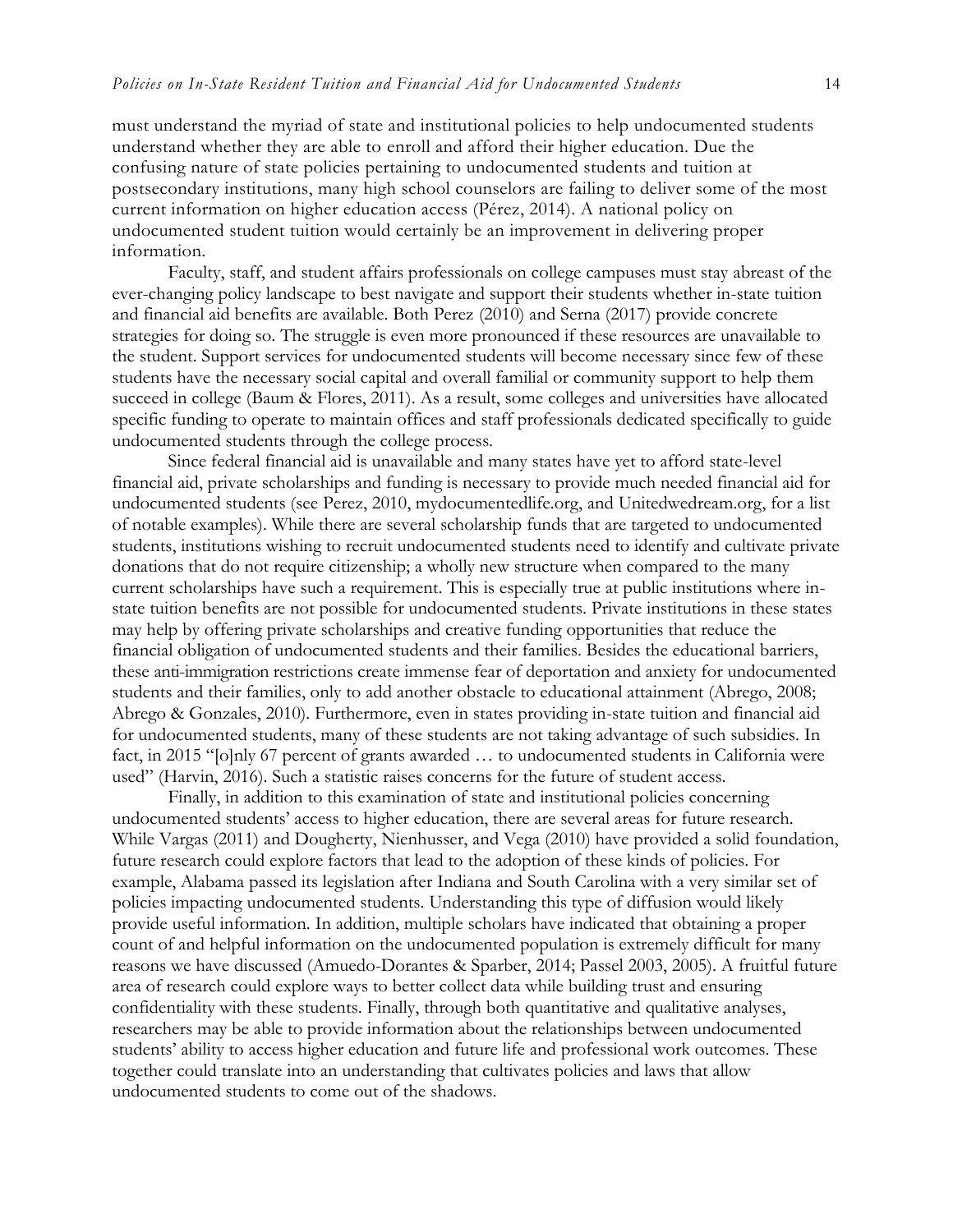Because undocumented students are a vulnerable population, examining policies that impact their access to higher education can provide constructive information and help to inform the policy discourse. While federal intervention and a reformation of immigration policy is likely to be the best remedy to provide access to undocumented students, the role of states and institutions cannot be discounted. Indeed, under the Trump Administration and within the highly divisive nature of the political environment, local action may be the best mechansim for making higher education more accesible to undocumented students. It is through complex and numerous local policies that this population has been able to gain better access to postsecondary education indeed, the states are the laboratories where policy ideas and solutions are being developed and tested.

#### **References**

- Abrego, L. (2008). Legitimacy, Social Identity, and Mobilzation of the Law: The Effects of Assembly Bill 540 on Undocumented Students in California. *Law & Social Inquiry , 33*(3), 709-734. <https://doi.org/10.1111/j.1747-4469.2008.00119.x>
- Abrego, L., & Gonzales, R. (2010). Blocked Path, Uncertain Futures: The Postsecondary Education and Labor Market Prospects of Undocumented Latino Youth. *Journal of Education for Students Placed at Risk , 15*, 144-157. <https://doi.org/10.1080/10824661003635168>
- Amuedo-Dorantes, C., & Sparber, C. (2014). In-state tuition for undocumented immigrants and its impact on college enrollment, tuition costs, student financial aid, and indebtedness. *Regional Science and Urban Economics , 49*, 11-24. <https://doi.org/10.1016/j.regsciurbeco.2014.07.010>
- Archibald, R., & Feldman, D. (2011). *Why Does College Cost so Much?* New York: Oxford University Press.
- Baum, S., & Flores, S. (2011). Higher Education and Children in Immigrant Families. *The Future of Children , 21*(1), 171-193. <https://doi.org/10.1353/foc.2011.0000>
- Berner, M. (2015, April 15). *Immigrant Students Fight to Retain the Tuition Benefits That Have Eased Their Paths to College.* Retrieved from The Chronicle of Higher Education: http://m.chronicle.com/article/Immigrant-Students-Fight-to/229341
- Boucher, D. (2015, April 22). *In-state tuition for undocumented students fails in House.* Retrieved 2015 12- May from The Tennessean: http://www.tennessean.com/story/insession/2015/04/22/house-passes-in-state-tuitionbill/26180055/
- Bowen, W., Chingos, M., & McPherson, M. (2009). *Crossing the Finish Line: Completing College at America's Public Universities.* Princeton, NJ: Princeton University Press.
- Buenavista, T., & Tran, T. (2010). Asian American undocumented immigrant students. In E. Chen & G. Yoo, *Encyclopedia of Contemporary Asian American Issues.* Westport, CT: Greenwood Press.
- Chin, A., & Juhn, C. (2010). *Does Reducing College Costs Improve Educational Outcomes for Undocumented Immigrants? Evidence from State Laws Permitting Undocumented Immigrants to Pay In-State Tuition at State College and Universities.* Cambridge, MA: NBER. <https://doi.org/10.3386/w15932>
- Cohen, J. (2014). *State-Funded financial aid for undocumented students: Access for a growing population.* Retrieved 2014 24-October from State Higher Eduation Policy Database: Western Interstate Commission for Higher Education: http://higheredpolicies.wiche.edu/content/blog/detail/State-

Funded%20Financial%20Aid%20for%20Undocumented%20Students:%20Access%20for% 20a%20Growing%20Population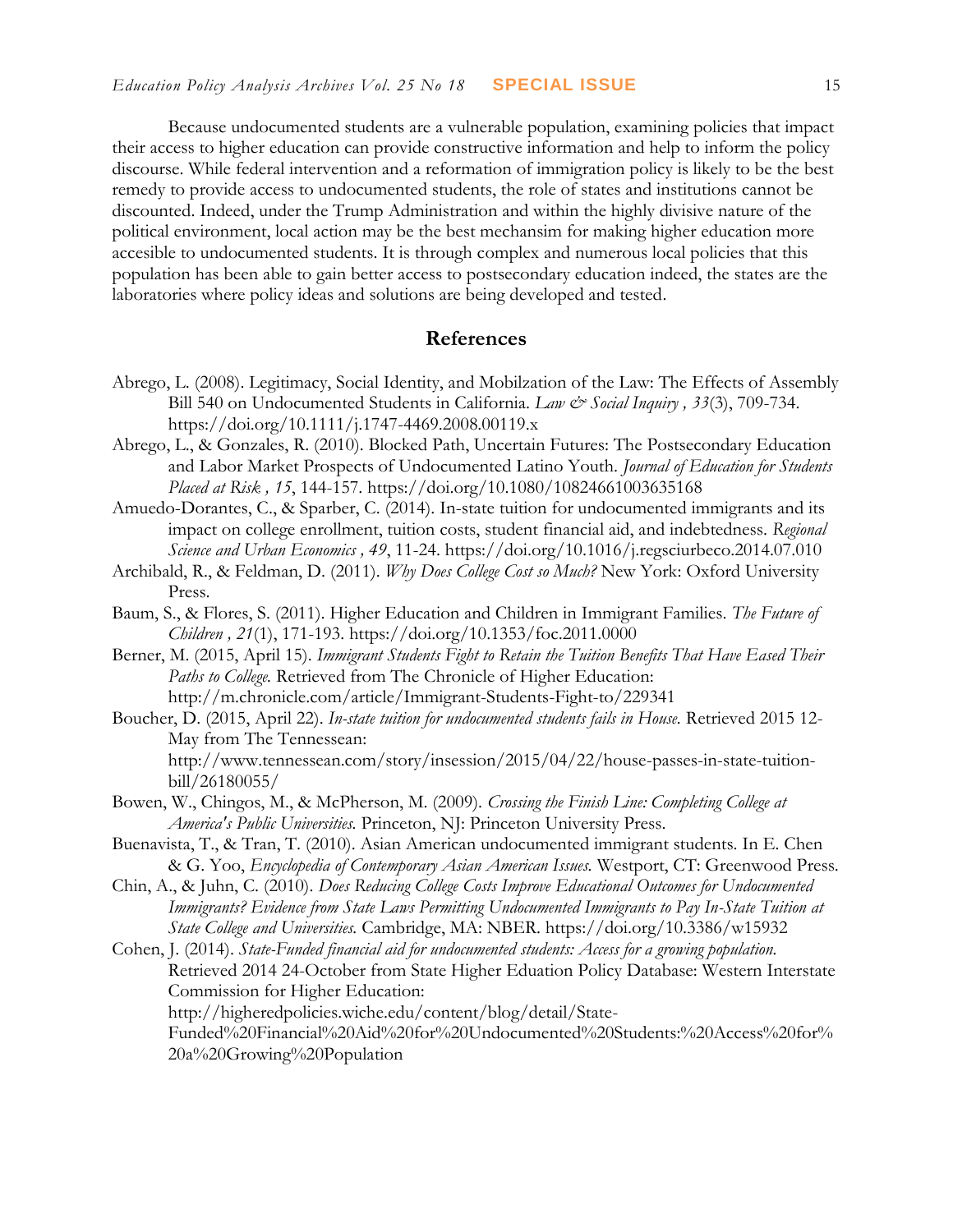- College Board. (2014). *Advising undocumented students.* Retrieved October 24, 2014, from College Guidance: http://professionals.collegeboard.com/guidance/financial-aid/undocumentedstudents
- de la Rosa, M., & Tierney, W. (2006). *Breaking through the barriers to college: Empowering low-income communities, schools, and families for college opportunity and student financial aid.* Los Angeles, CA: Center for Higher Education Policy Analysis, University of Southern California.
- Dougherty, K., Nienhusser, H., & Vega, B. (2010). Undocumented immigrants and state higher education policy: The politics of in-state tuition eligibility in Texas and Arizona. *The Review of Higher Education , 34*(1), 123-173. <https://doi.org/10.1353/rhe.2010.0012>
- Flores, S. (2010). State "Dream Acts": The Effects of In-State Resident Tuition Policies on the College Enrollment of Undocumented Latino Students in the United States. *Review of Higher Education , 33*, 239-283. <https://doi.org/10.1353/rhe.0.0134>
- Flores, S., & Horn, C. (2009). College Persistence and Undocumented Students at a Selective Public University: A Quantitative Case Study Analysis. *Journal of College Student Retention , 11*, 57-76. <https://doi.org/10.2190/CS.11.1.d>
- Flores, S., & Kaushal, N. (2008). In-State Tuition for the Undocumented: Education Effects on Mexican Young Adults. *Journal of Policy Analysis and Management , 27*, 771-792.
- Gildersleeve, R. (2010). Access between and beyond borders. *Journal of College Admission, 206*, 3-10.
- Gonzales, R. (2007). Wasted talent and broken dreams: The lost potential of undocumented. *Immigration Policy in Focus , 5*(13), 1-11.
- Harvin, M. (2016, Oct 28). *Education News.* Retrieved from GoodCall: https://www.goodcall.com/news/team/
- Hearn, J., & Holdsworth, J. (2004). Federal Student Aid: The Shift from Grants to Loans. In E. St. John, & M. Parsons (Eds.), *Public Funding of Higher Education: Changing Contexts and New Rationales.* Baltimore, MD: The Johns Hopkins University Press.
- Heller, D. (1997). Student Price Response in Higher Education: An Update to Leslie and Brinkman. *The Journal of Higher Education , 68*(6), 624-659. <https://doi.org/10.2307/2959966>
- Heller, D. (1999). The Effects of Tuition and State Financial Aid on Public College Enrollment. *The Review of Higher Education , 23*(1), 65-89. <https://doi.org/10.1353/rhe.1999.0023>
- Heller, D. (2011a). Introduction: Affordability, Access and Accountability in Twenty-first Century Public Higher Education. In D. Heller (Ed.), *The States and Public Higher Education Policy: Affordability, Access, and Accountability.* Baltimore, MD: The Johns Hopkins University Press. <https://doi.org/10.1093/acprof:oso/9780199554317.003.0001>
- Heller, D. (2011b). Trends in the Affordability of Public Colleges and Universities: The Contradiction of Increasing Prices and Increasing Enrollment. In D. Heller (Ed.), *The States and Public Higher Education Policy: Affordability, Access, and Accountability.* Baltimore, MD: The Johns Hopkins University Press.
- Leslie, L., & Brinkman, P. (1987). Student Price Response in Higher Education. *The Journal of Higher Education , 58*, 181-204.
- Morse, A., & Birnbach, K. (2014 19-February). *In-State Tuition and Unauthorized Immigrant Students*. Retrieved 2015 4-May from National Conference of State Legislatures: Issues & Research: http://www.ncsl.org/research/immigration/in-state-tuition-and-unauthorizedimmigrants.aspx
- Nair-Reichert, U., & Cebula, R. (2015). Access to higher education and location choices of undocumented migrants: An exploratory analysis. *International Advances in Economic Research, 21*, 189-199. <https://doi.org/10.1007/s11294-015-9522-3>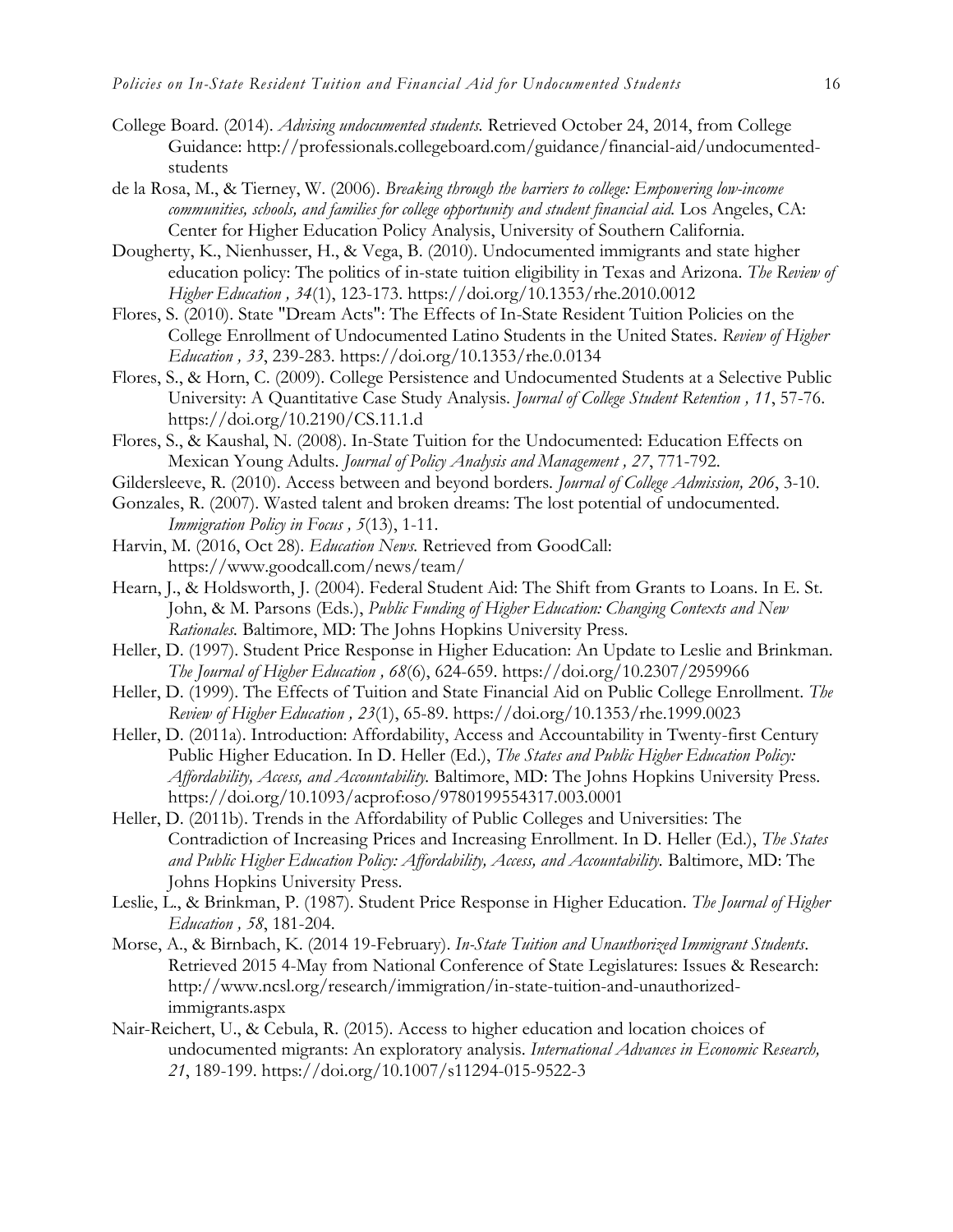- National Conference of State Legislatures. (2014a, June 12). *Undocumented Student Tuition: State Action*. Retrieved May 4, 2015, from Issues and Research:
	- http://www.ncsl.org/research/education/undocumented-student-tuition-state-action.aspx
- National Conference of State Legislatures. (2014b, July 15). *Tuition Benefits for Immigrants.* Retrieved May 4, 2015, from The Forum for American Ideas: http://www.ncsl.org/documents/statefed/In\_state\_tuition\_07152014.pdf
- National Immigration Law Center. (2014a). *Basic Facts about In-State Tuition for Undocumented Immigrant Students.* Los Angeles, CA: NILC.
- National Immigration Law Center. (2014b). *State bills on access to education for immigrants: 2014.* Los Angeles, CA: NILC.
- Nguyen, D. H. K., & Martinez Hoy, Z. R. (2015). "Jim Crowing" *Plyler v. Doe*: The resegregation of undocumented students in American higher education through discriminatory state tuition and fee legislation. *Cleveland State Law Review, 63*(2), 355-371.
- Nguyen, D. H. K., & Serna, G. (2014). Access or Barrier? Tuition and Fee Legislation for Undocumented Students Across the States. *The Clearing House, 87*, 124-129. <https://doi.org/10.1080/00098655.2014.891895>
- Olivas, M. (2004). IIRIRA, the Dream Act, and undocumented college student residency. *Journal of College and University Law, 30*, 435-464.
- Olivas, M. (2009a). Undocumented college students, taxation, and financial aid: A technical note. *The Review of Higher Education , 32* (3), 407-416. <https://doi.org/10.1353/rhe.0.0068>
- Olivas, M. (2009b). Political economy of the Dream Act and the legislative process: A case study of comprehensive immigration reform. *The Wayne Law Review , 55*, 1757-1810.
- Olivas, M. (2015). *State and federal cases involving Higher Education and immigration, 2004-2014 and all cases citing Sections 1621/1623 .* Retrieved May 12, 2015, from University of Houston Law Center: http://www.law.uh.edu/ihelg/documents/Cases2004-2014cases1621\_1623/homepage.asp
- Passel, J. (2005 21-March ). *Estimates of the size and characteristics of the undocumented population.* Retrieved May 13, 2015, from Pew Hispanic Center: http://pewhispanic.org/files/reports/44.pdf
- Passel, J. (2003). *Further demographic information relating to the DREAM Act.* Washington, DC: The Urban Institute.
- Paulsen, M. (2001). The Economics of Human Capital and Investment in Higher Education. In M. Paulsen & J. Smart, *The Finance of Higher Education: Theory*, Research, *Policy & Practice* (pp. 55-94). New York, NY: Agathon Press.
- Perez, W. (2010). Higher education access for undocumented students: Recommendations for counseling professionals. *Journal of College Admission, 206*, 32-35.
- Serna, G. (2013). Understanding the Effects of State Oversight and Fiscal Policy on University Revenues: Considerations for Financial Planning. *Planning for Higher Education, 41*(2), 93-108.
- Serna, G., & Birnbaum, M. (2015). Economic Perspective on Pricing and What it Means for SEM. In D. Hossler, & B. Bontrager, *The Handbook of Strategic Enrollment Management* (pp. 177-195). San Francisco, CA: Jossey-Bass.
- Serna, G. (2016). The Federal Role in Financing 21st-Century Higher Education: Effectiveness, Issues, and Alternatives. National Commission on Financing 21st-Century Higher Education, Lumina Foundation. Charlottesville, VA: Miller Center of Public Affairs: University of Virginia.
- Serna, G. (2017). Undocumented students and strategic enrollment management: Guidance and considerations for finance, policy, and inclusive practice. *Strategic Enrollment Management Quarterly, 5*(1).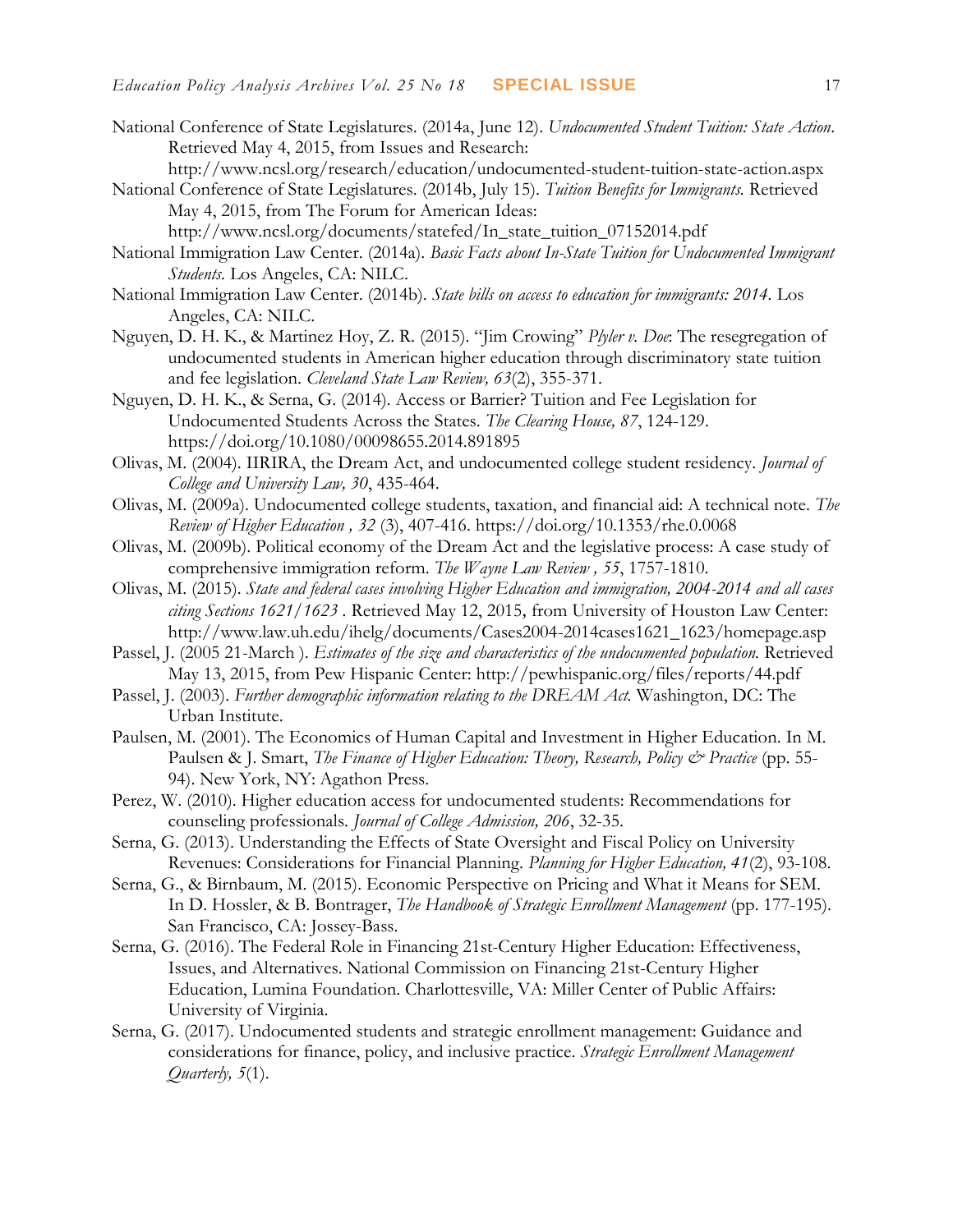- Serna, G., & Weiler, S. (2014). State of the States Update: Colorado. *Journal of Education Finance , 39* (3), 250-252.
- Teranishi, R., Suarez-Orozco, C., Suarez-Orozco, M., & Associates. (2015). *In the shadow of the ivory tower: Undocumented undergraduates and the liminal state of immigration reform.* Los Angeles, CA: The Institute for Immigration, Globalization, & Education: University of California, Los Angeles.
- Vargas, E. (2011). In-state tuition policies for undocumented youth. *Harvard Journal of Hispanic Policy, 23*, 43-58.

## **About the Authors**

#### **Gabriel R. Serna**

Virginia Tech [gaserna@vt.edu](mailto:gaserna@vt.edu)

Dr. Serna is an Assistant Professor in the School of Education at the Virginia Polytechnic Institute and State University. His research interests focus on the economics and finance of higher education, student price-response, undocumented students, and enrollment management. His research has been nationally recognized by the National Education Finance Conference and the *Journal of Education Finance*. He holds a Ph.D. in education policy from Indiana University Bloomington, an MPP in public finance and budgeting from the Martin School of Public Policy & Administration at the University of Kentucky, and a BBA in economics from New Mexico State University.

#### **Joshua M. Cohen**

Virginia Tech

[jmcohen@vt.edu](mailto:gaserna@vt.edu)

Joshua Cohen is a Visiting Assistant Professor in the School of Education at the Virginia Polytechnic Institute and State University. His research interests are in the areas of higher education finance, budgeting, university debt and capital budgeting, quantitative methods, philosophy of social science. He holds a Ph.D. in Higher Education and Student Affairs Leadership, as well as an M.A. and B.A. in English literature, from the University of Northern Colorado.

#### **David H. K. Nguyen**

University of North Dakota [david.hk.nguyen@und.edu](mailto:gaserna@vt.edu)

Dr. David Nguyen is an assistant professor in the higher education program in the Department of Educational Leadership and affiliate assistant professor of law at the University of North Dakota. His research focuses on the intersection of law and policy with higher education and examines the policies and practices that address inequities of access of education for underrepresented students. Dr. Nguyen also studies the globalization and internationalization of higher education, with specific emphasis on the international student experience on host campuses. Dr. Nguyen is admitted to the bars of the federal and state courts of Indiana and North Dakota.

## **About the Guest Editor**

**Oscar Jimenez-Castellanos** Arizona State University [jimenezcastellanos@asu.edu](mailto:jimenezcastellanos@asu.edu)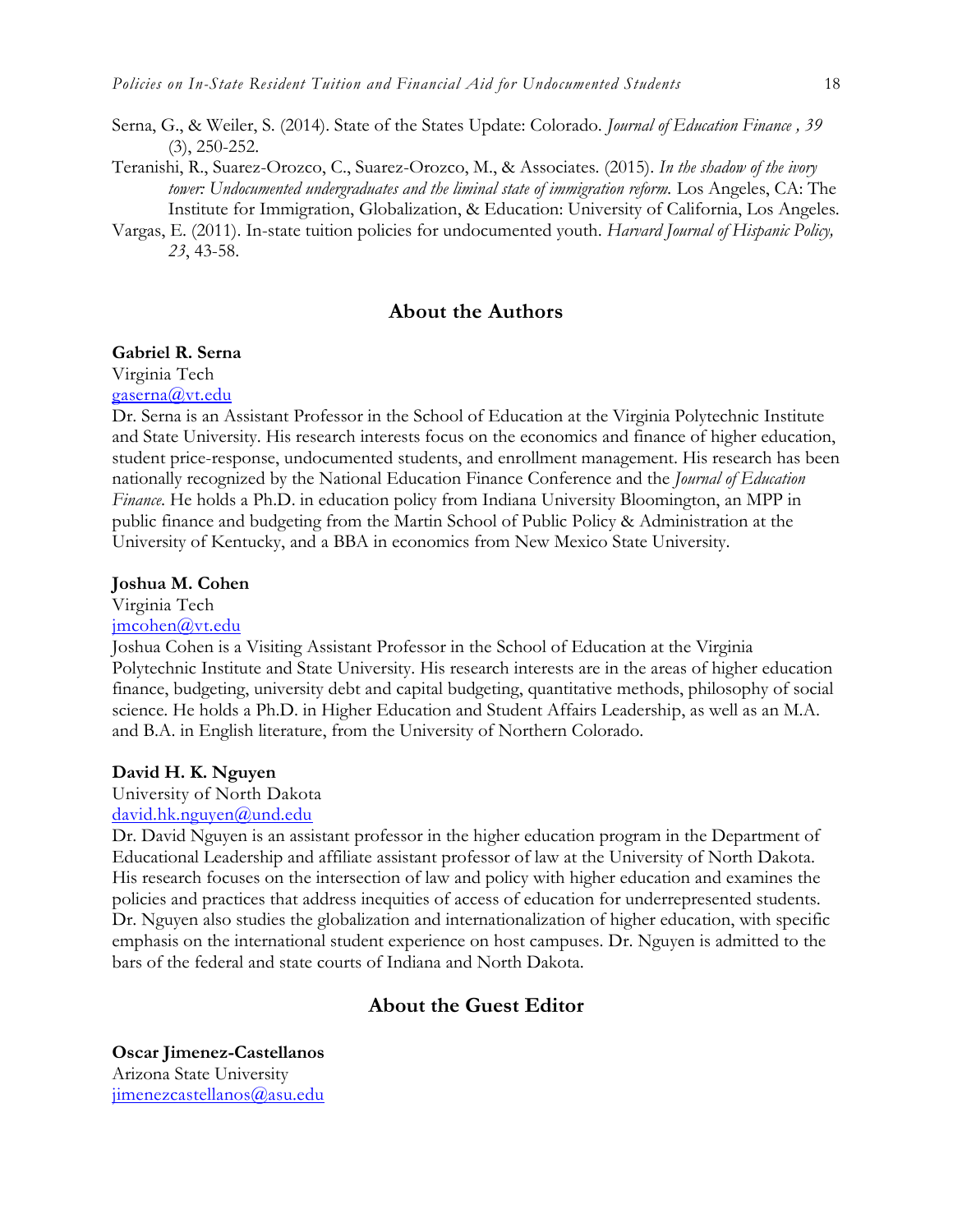Dr. Oscar Jimenez-Castellanos is an Associate Professor in Education Policy and Evaluation in Mary Lou Fulton Teachers College at Arizona State University and a 2016-17 Visiting Scholar at UC Berkeley, Graduate School of Education with a courtesy affiliation with Policy Analysis for California Education (PACE). He has published extensively in the area of K-12 education finance, policy and parent engagement and its impact on opportunity, equity and outcomes in low-income ethnically and linguistically diverse communities. Dr. Jimenez-Castellanos is a 2015-16 Morrison Institute Faculty Fellow, 2015 Distinguished National Education Finance Fellow, a 2014 School Finance Fellow with the Intercultural Development Research Association (IDRA) and a 2012 Ford Postdoctoral Fellow administered by the National Research Council of the National Academies. He was bestowed the honor of a Fulton Professor in 2011 and served as Arizona's Acting Director of the University Research Council (URC) in Education in 2011-12.

# **SPECIAL ISSUE Education Finance and English Language Learners**

# education policy analysis archives

Volume 25 Number 18 February 27, 2017 ISSN 1068-2341

## @

SOME RIGHTS RESERVED Readers are free to copy, display, and distribute this article, as long as the work is attributed to the author(s) and **Education Policy Analysis Archives,** it is distributed for noncommercial purposes only, and no alteration or transformation is made in the work. More details of this Creative Commons license are available at

http://creativecommons.org/licenses/by-nc-sa/3.0/. All other uses must be approved by the author(s) or **EPAA**. **EPAA** is published by the Mary Lou Fulton Institute and Graduate School of Education at Arizona State University Articles are indexed in CIRC (Clasificación Integrada de Revistas Científicas, Spain), DIALNET (Spain), [Directory of Open Access Journals,](http://www.doaj.org/) EBSCO Education Research Complete, ERIC, Education Full Text (H.W. Wilson), QUALIS A2 (Brazil), SCImago Journal Rank; SCOPUS, SOCOLAR (China).

Please contribute commentaries at http://epaa.info/wordpress/ and send errata notes to Gustavo E. Fischman [fischman@asu.edu](mailto:fischman@asu.edu)

**Join EPAA's Facebook community** at<https://www.facebook.com/EPAAAAPE> and **Twitter feed** @epaa\_aape.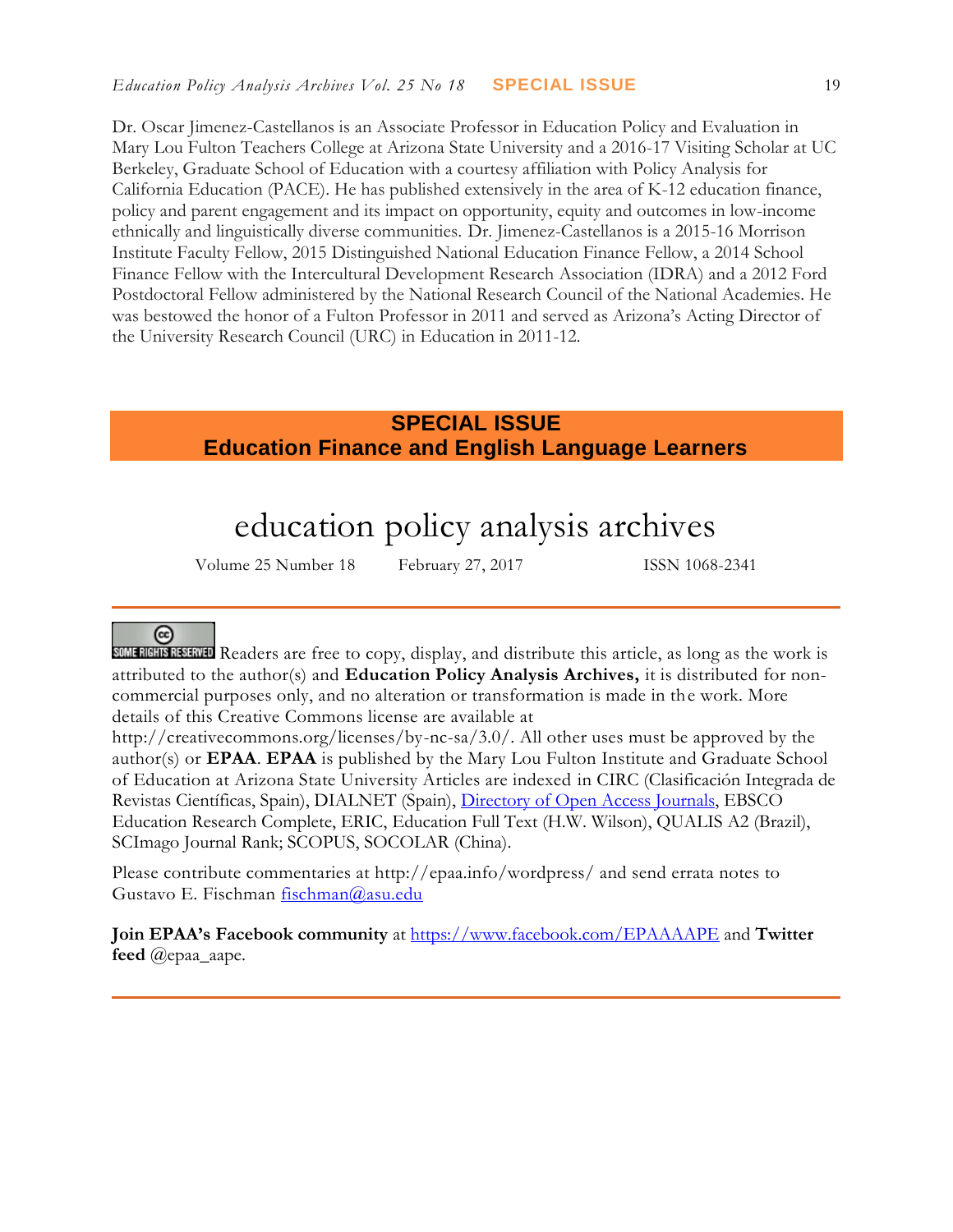*Policies on In-State Resident Tuition and Financial Aid for Undocumented Students* 20

## education policy analysis archives editorial board

Lead Editor: **Audrey Amrein-Beardsley** (Arizona State University) Consulting Editor: **Gustavo E. Fischman** (Arizona State University) Associate Editors: **David Carlson**, **Margarita Jimenez-Silva, Eugene Judson**, **Mirka Koro-Ljungberg, Scott Marley, Jeanne M. Powers, Iveta Silova, Maria Teresa Tatto** (Arizona State University)

**Cristina Alfaro** San Diego State University

**Gary Anderson** New York University

**Michael W. Apple** University of Wisconsin, Madison **Jeff Bale** OISE, University of Toronto, Canada

**David C. Berliner** Arizona State University

**Casey Cobb** University of Connecticut

**Arnold Danzig** San Jose State University

**Linda Darling-Hammond**  Stanford University

**Elizabeth H. DeBray** University of Georgia

**Chad d'Entremont** Rennie Center for Education Research & Policy

**John Diamond** University of Wisconsin, Madison

**Matthew Di Carlo** Albert Shanker Institute

**Michael J. Dumas** University of California, Berkeley

**Kathy Escamilla** University of Colorado, Boulder

**Melissa Lynn Freeman** Adams State College

**Rachael Gabriel** University of Connecticut

**Amy Garrett Dikkers** University of North Carolina, Wilmington

**Gene V Glass** Arizona State University

**Ronald Glass** University of California, Santa Cruz

**Jacob P. K. Gross** University of Louisville

**Julian Vasquez Heilig** California State University, Sacramento **Aaron Bevanot** SUNY Albany **Kimberly Kappler Hewitt** University of North Carolina Greensboro

**Aimee Howley** Ohio University **Noah Sobe** Loyola University

**Henry Braun** Boston College **Steve Klees** University of Maryland **Nelly P. Stromquist** University of

**Jaekyung Lee S**UNY Buffalo

**Jessica Nina Lester** Indiana University

**Amanda E. Lewis** University of Illinois, Chicago

**Chad R. Lochmiller** Indiana University

**Christopher Lubienski** University of Illinois, Urbana-Champaign

**Sarah Lubienski** University of Illinois, Urbana-Champaign

**William J. Mathis** University of Colorado, Boulder

**Michele S. Moses** University of Colorado, Boulder

**Julianne Moss** Deakin University, Australia

**Sharon Nichols** University of Texas, San Antonio

**Eric Parsons** University of Missouri-Columbia

**Susan L. Robertson** Bristol University, UK

**Gloria M. Rodriguez** University of California, Davis **R. Anthony Rolle** University of Houston

**A. G. Rud** Washington State University

**Eric M. Haas** WestEd **Patricia Sánchez** University of University of Texas, San Antonio **Janelle Scott** University of California, Berkeley

> **Jack Schneider** College of the Holy Cross

Maryland

**Benjamin Superfine** University of Illinois, Chicago

**Adai Tefera** Virginia Commonwealth University

**Tina Trujillo** University of California, Berkeley

**Federico R. Waitoller** University of Illinois, Chicago

**Larisa Warhol** University of Connecticut

**John Weathers** University of Colorado, Colorado Springs

**Kevin Welner** University of Colorado, Boulder

**Terrence G. Wiley** Center for Applied Linguistics

**John Willinsky**  Stanford University

**Jennifer R. Wolgemuth** University of South Florida

**Kyo Yamashiro** Claremont Graduate University

**Kyo Yamashiro** Claremont Graduate University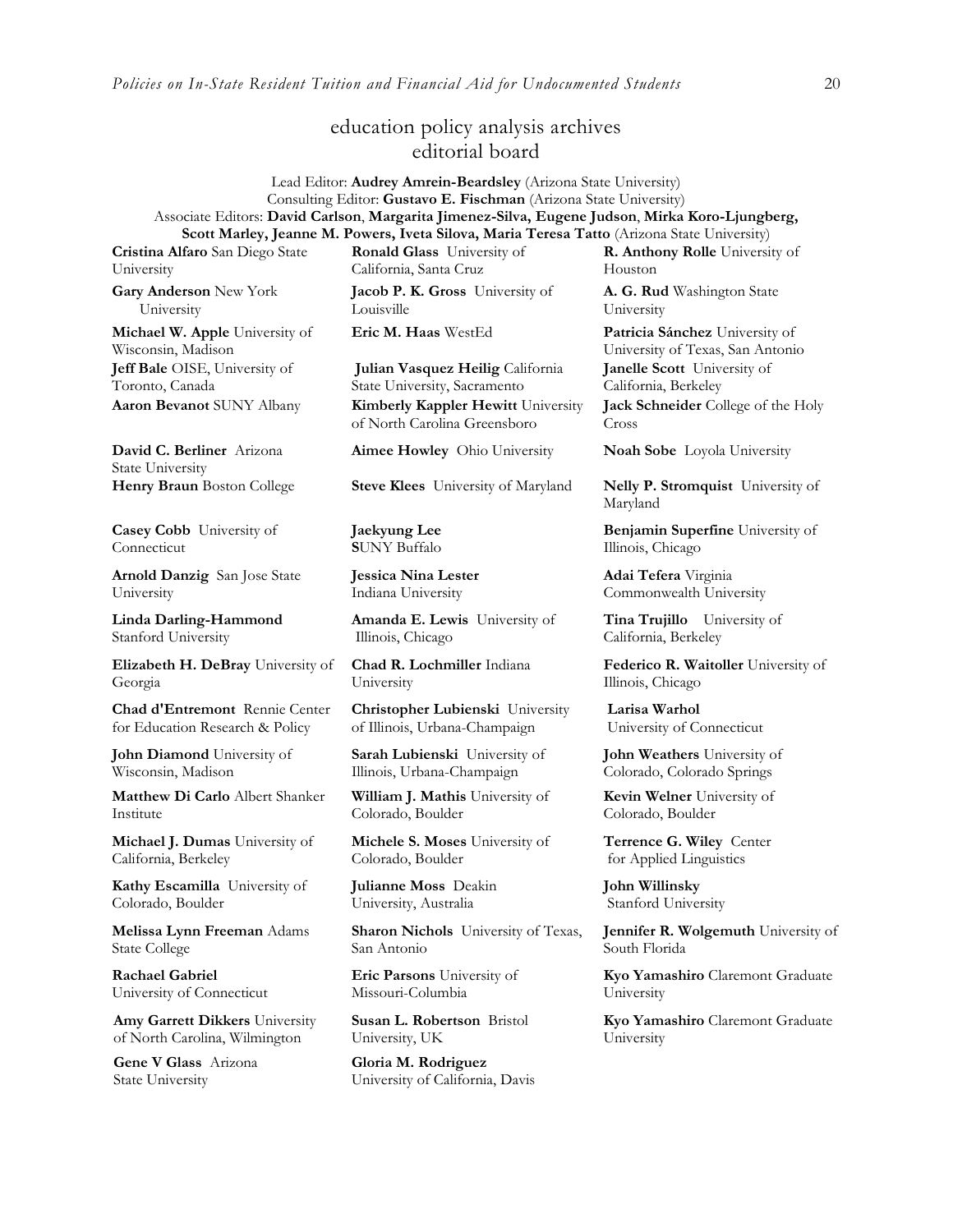## archivos analíticos de políticas educativas consejo editorial

Editor Consultor: **Gustavo E. Fischman** (Arizona State University) Editores Asociados: **Armando Alcántara Santuario** (Universidad Nacional Autónoma de México), **Jason Beech** (Universidad de San Andrés), **Ezequiel Gomez Caride** (Pontificia Universidad Católica Argentina), **Antonio Luzon** (Universidad de Granada), **Angelica Buendia** (Metropolitan Autonomous University), **José Luis Ramírez** (Universidad de Sonora)

**Claudio Almonacid** Universidad Metropolitana de Ciencias de la Educación, Chile **Miguel Ángel Arias Ortega**  Universidad Autónoma de la Ciudad de México **Xavier Besalú Costa**  Universitat de Girona, España

**[Xavier Bonal](javascript:openRTWindow() Sarro** Universidad Autónoma de Barcelona, España

**[Antonio Bolívar](javascript:openRTWindow() Boitia** Universidad de Granada, España

**[José Joaquín Brunner](javascript:openRTWindow()** Universidad Diego Portales, Chile **[Damián Canales Sánchez](javascript:openRTWindow()** Instituto Nacional para la Evaluación de la Educación, México

**Gabriela de la Cruz Flores** Universidad Nacional Autónoma de México

**[Marco Antonio Delgado Fuentes](javascript:openRTWindow()** Universidad Iberoamericana, México **[Inés Dussel](javascript:openRTWindow()**, DIE-CINVESTAV, México

**[Pedro Flores Crespo](javascript:openRTWindow()** Universidad Iberoamericana, México

**Ana María García de Fanelli**  Centro de Estudios de Estado y Sociedad (CEDES) CONICET, Argentina

**Juan Carlos González Faraco**  Universidad de Huelva, España

**María Clemente Linuesa**  Universidad de Salamanca, España

**Jaume Martínez Bonafé** Universitat de València, España

**Alejandro Márquez Jiménez**  Instituto de Investigaciones sobre la Universidad y la Educación, UNAM, México **María Guadalupe Olivier Tellez**, Universidad Pedagógica Nacional, México **[Miguel Pereyra](javascript:openRTWindow()** Universidad de Granada, España **[Mónica Pini](javascript:openRTWindow()** Universidad Nacional de San Martín, Argentina

**Omar Orlando Pulido Chaves** Instituto para la Investigación Educativa y el Desarrollo Pedagógico (IDEP)

**[José Luis Ramírez](javascript:openRTWindow() Romero** Universidad Autónoma de Sonora, México **[Paula Razquin](javascript:openRTWindow()** Universidad de San Andrés, Argentina

**José Ignacio Rivas Flores** Universidad de Málaga, España **[Miriam Rodríguez Vargas](javascript:openRTWindow()** Universidad Autónoma de Tamaulipas, México **José Gregorio Rodríguez**  Universidad Nacional de Colombia, Colombia

**[Mario Rueda Beltrán](javascript:openRTWindow()** Instituto de Investigaciones sobre la Universidad y la Educación, UNAM, México **José Luis San Fabián Maroto**  Universidad de Oviedo, España

**[Jurjo Torres Santomé](javascript:openRTWindow()**, Universidad de la Coruña, España

**[Yengny Marisol Silva Laya](javascript:openRTWindow()** Universidad Iberoamericana, México **Juan Carlos Tedesco** Universidad Nacional de San Martín, Argentina

**Ernesto Treviño Ronzón** Universidad Veracruzana, México

**[Ernesto Treviño](javascript:openRTWindow() Villarreal** Universidad Diego Portales Santiago, Chile **[Antoni Verger Planells](javascript:openRTWindow()** Universidad Autónoma de Barcelona, España

**[Catalina Wainerman](javascript:openRTWindow()** Universidad de San Andrés, Argentina **Juan Carlos Yáñez Velazco** Universidad de Colima, México